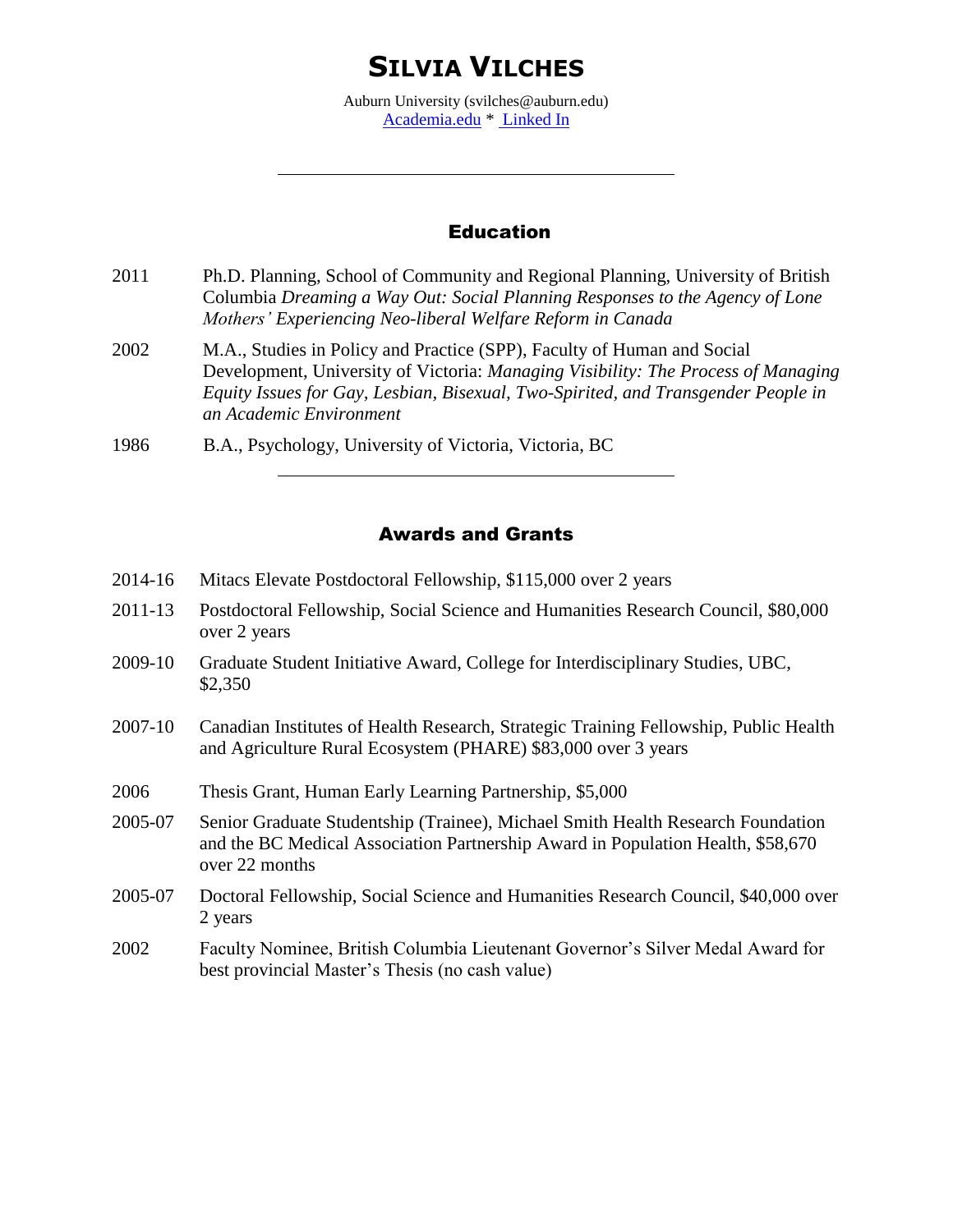# Professional, Teaching and Research Experience

# **Teaching**

- 2017 (pending, January) HDFS 3010 Child Development in the Family. Core course for major in BSc in Human Development and Family Studies.
- 2016 Associate Faculty (mixed delivery instructor) Master of Arts in Higher Education and Administration Leadership (MA-HEAL), Royal Roads University. (On-line with inresidence component July 15-30).
- 2013 Instructor and Adjunct Professor, School of Community and Regional Planning, UBC.
- 2010 Co-Instructor, Senior Supervising Instructor, Penny Gurstein, School of Community and Regional Planning, UBC.
- 2008 Co-Instructor, School of Community and Regional Planning, UBC. Senior Supervising Instructor, Penny Gurstein.
- 2005 Co-Instructor, School of Community and Regional Planning, UBC. Senior Supervising Instructor, Stephanie Chang. (no individual evaluation available)
- 1990-1991 Classroom Aide Severe Behaviour Programs, Royal Oak Middle School, School District No. 63 (Saanich).

# **Research and Academic Positions**

- 2016 Assistant Professor and Extension Specialist, Department of Human Development and Families Studies, College of Human Sciences, Auburn University, Auburn, Alabama.
- 2016 Associate Faculty (Lecturing) Master of Arts in Higher Education and Administration Leadership, Royal Roads University.
- 2015 Writer, *Fostering Leadership and Health System Redesign in BC: From Dialogue to Action.* Victoria, BC: Leadership for Health System Redesign Planning Committee, Royal Roads University.
- 2014-2016 Principal Investigator. Academic sponsor, Dr. Ronald Lindstrom: Industry sponsor Fenwick Leadership Explorations and the Canadian College of Health Leaders. Centre for Health Leadership and Research, School of Leadership Studies, Royal Roads University *Exploring the Uptake and Impact of Using the 'LEADS in a Caring Environment' Framework to Enhance Leadership Capacity in Health Systems*. Five embedded case studies of the implementation of the LEADS leadership framework and the difference it may be making.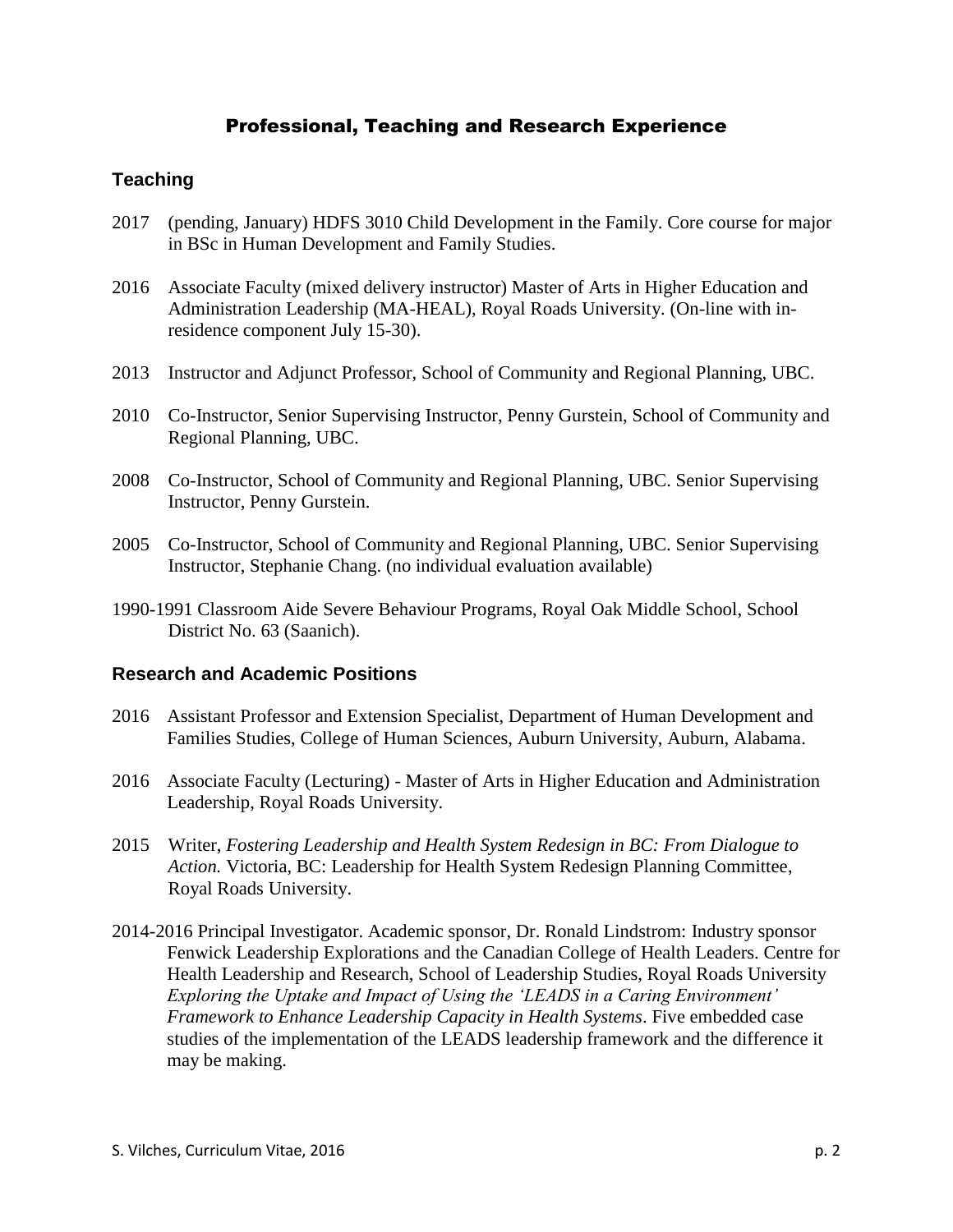- 2010 Research Assistant (Dec March), School of Community and Regional Planning, UBC. Paid graduate student mentorship for ethics applications for service learning course. Instructor: Nathan Edelson.
- 2008-2009 (Dec March) Research Assistant, School of Community and Regional Planning, UBC. *SWOT survey analysis for school accreditation review*. (Internal report).
- 2003-2005 / 2006-2007 Research Assistant / Associate. Drs, Penny Gurstein, School of Community and Regional Planning, UBC and Jane Pulkingham, Department of Sociology, Simon Fraser University. *Government Responses to Poverty and Income Inequality and Their Effects on Children and Families (Project 3.1 - Income Assistance, Consortium for Health Intervention, Learning and Development (CHILD)).* Longitudinal iterative open-ended in depth qualitative study: (1) recruitment, (2) interviewing, (3) analysis development, (4) data management, (5) reporting. (See publications below.)
- 2005 Research Assistant, Dr. Hillel Goelman, Faculty of Education, UBC. *Consortium for Health, Intervention, Learning and Development (CHILD)*. 'Triad' project investigating community-university partnerships within multi-team inter-disciplinary project. Completed 21 interviews with faculty, students and community partners on communityuniversity partnership outcomes. (See report, below.)
- 2003, 2005 Research Assistant, Dr. Marge Reitsma-Street, Faculty of Human and Social Development, University of Victoria. *Women on the Edge, WEDGE,* (1) 2003, Openended interviews of low-income women's experiences with provisioning for others; (2) 2005, Participant checks, focus group; (3) Community-based advisory committee member.
- 2000-2003 Research Assistant, Dr. Marge Reitsma-Street, Faculty of Human and Social Development, University of Victoria. Secondary data analysis and literature review on the how material conditions mediate young girls' health choices in dating relationships and violence.
- 1997-2004 Research Associate, Drs. Alan Pence and Jessica Ball, First Nations Partnership Programs, School of Child and Youth Care, University of Victoria. (1) (1997-2000) Project Manager for community-based First Nations educational partnership; (2) (2000- 02) Program and Curriculum Development Manager, renewal and redevelopment of two year child and youth care diploma program to meet  $2<sup>nd</sup>$  level accreditation standard (see details under curriculum development); (3) (2002-04) Post-program field research review of community satisfaction and achievements. (See unpublished manuscripts, below).
- 1998-2001 Research Assistant, Dr. Frances Ricks, Office of the Women's Advisor to Vice-President Academic and Provost, University of Victoria. Institutional equity review using action research methodology to investigate the experiences of gay, lesbian, bisexual, twospirited, transgender and self-identified queer and heterosexual faculty, staff and students with alternate sexual orientation and transgender issues. (See report, below.)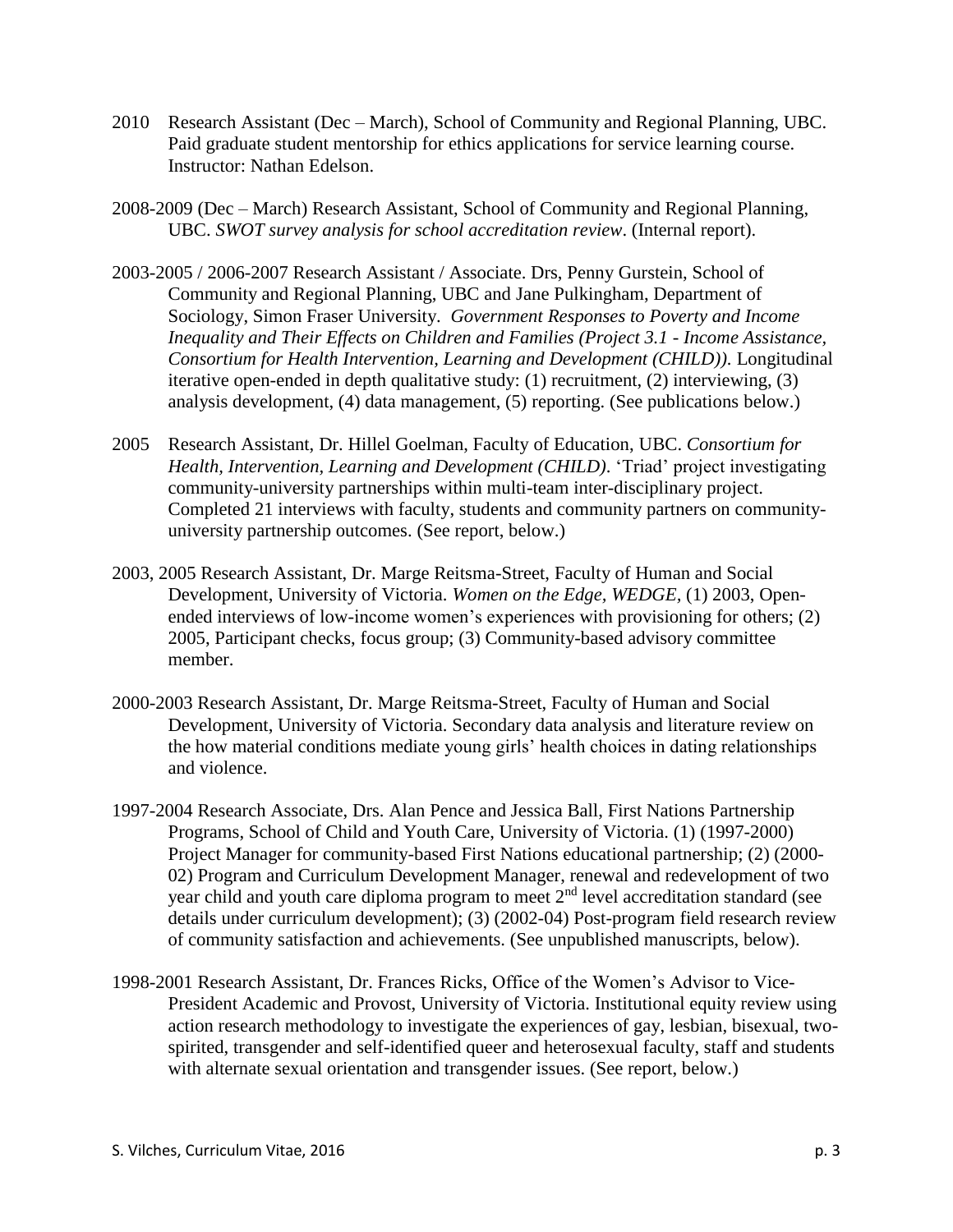# **Research Contracts**

- 2013-2014 Vilches & Assoc. for the Community Action Initiative. Principal and Project Lead for research team *Investigating Successful Partnerships*. Vilches & Associates (See pending publication below) Value of \$40,000.
- 2013-2014 Principal Applicant, Project Manager, and Writer on behalf of the Canadian Association of Postdoctoral Scholars / Canadian Association of Postdoctoral Scholars (CAPS-ACSP) for the Social Sciences and Humanities Research Council, Research Training Portfolio Division. *Talent Program Architecture (PA) renewal exercise – SSHRC Postdoctoral Fellowships (SPDF)*. (Report is pending release.)
- 2009 Vilches & Assoc. for School District No. 60 Central Peace, northern British Columbia. Funding partner: Fort St. John Success by Six (early childhood education and development coalition). Mixed method evaluation of community-capacity development project, "Words on Wheels" early literacy outreach program. (See report below.)
- 2008 Vilches & Assoc. for Northeast BC for Northern Health authority and partners University of Northern British Columbia and Northern Lights College. Facilitation of stakeholder visioning toward development of community-based health research centre. (See report below.)
- 2006 Vilches & Assoc. for the Sooke Mental Health Pilot Project, Sooke, BC (Principal Investigator, Ellen Anderson, MD). Literature review on developing service delivery protocols between indigenous organizations and non-governmental social and health serving agencies. (See *"Navigator"* report below.)
- 2003 Principal, Vilches & Assoc. for the Pride Alliance, University of Victoria Students Society. Organizational review of diversity development. (Report is an internal document.)

# **Academic – Other Appointments**

2012-2013 Research Collaborator, Project Advisory Committee, (2009-2012) *Including All Children and Families - Expanding Partnerships Project*, UBC, Principal Investigator, Hillel Goelman, Ph.D. and Mari Pighini, Ph.D., Research Coordinator.

# **Other Positions**

1996-1997 Assistant. Fatalities Investigation Team, Children's Commission, Ministry for Child and Family Development, Province of BC. Responsible for collating incoming case information from Vital Statistics, Coroner, Ministry for Child and Family Development, and other sources. Responsible for protection of privacy and tracking implementation of recommendations. LAN administrator, back up for accounts payable, help desk support to fatalities team, secretarial support to the Director.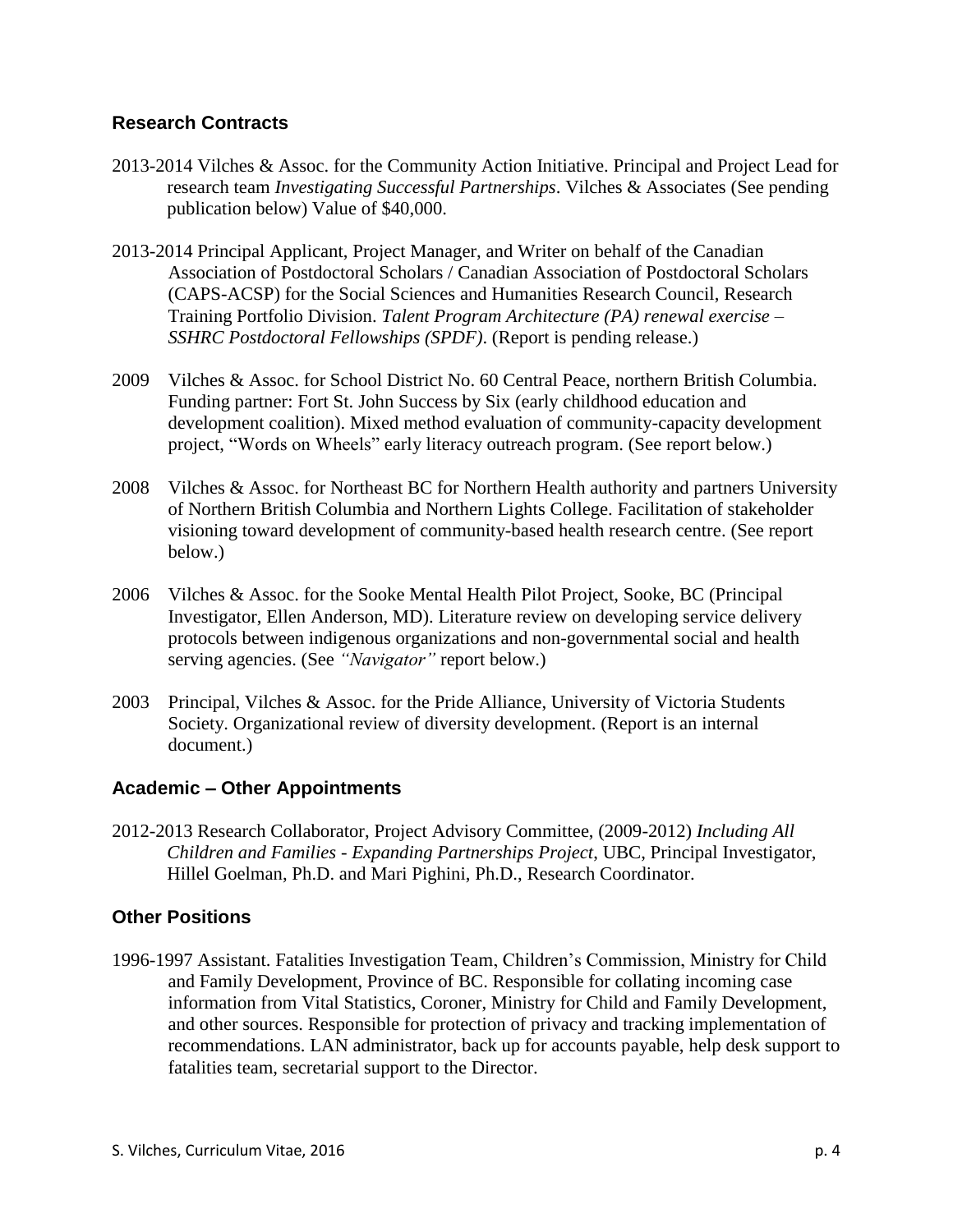- 1995-1996 Assistant Coordinator, Recruitment Access Office Public Service Employee Relations Commission, Province of BC. Responsible for explaining BC government recruitment policies and procedures to interested applicants.
- 1994-1995 Administrative Coordinator, Victoria Women's Transition House.
- 1992 Curriculum Development and Marketing, Victoria International Development Education Association. Organisational Review Steering Committee. Learning Resources Catalogue, B.C. Education on Development Working Group (Co-facilitator) World Food Day Fair 1992 (Steering committee member, YM/YWCA sponsored event). Co-development of affirmative action hiring policies.

# Publications

#### **Journal Articles and Chapters (Peer Reviewed)**

- Vilches, S. and community partner (under review by community partner). Beyond Community Success: Exploring the Efficacy of Policy Reforms in Collaborative Early Childhood Supports.
- Vilches, S. (accepted, under revision). Dreaming a Way Out: Experiences of Lone Mothers with Welfare Reform.
- Vilches, S., Pighini, M., Stewart, M., & Goelman, H. (forthcoming). Urbanistic policy bias in BC policies for families with children with additional needs, *Canadian Geographer*.
- Vilches, S., & Tate, L. E. (2016). Grants as significant objects in community engagement networks: Kelowna, British Columbia. In Y. Rydin & L. E. Tate (Eds.), *Materiality and Planning: Exploring the Influence of Actor Network Theory*. Routledge.
- Vilches, S. and Gurstein, P. (2016). Reconceptualizing social planning: A case study of the spatialized impacts of urban poverty for lone parent, female headed families in Vancouver, BC. In Ren Thomas (Ed.) *Planning Canada: A Case Study Approach*. (Ashgate) Oxford University Press.
- Guhn, M., Swart, S., Pigini, M., & Vilches, S. (2011). Graduate student experiences in the child project: The invaluable contribution of interdisciplinary, collaborative research to young academics and professionals. In Hillel Goelman, Jane Pivik and Martin Guhn (Eds.), *New Approaches to Early Childhood Development: Rules, Rituals, and Realities* (pp. 179- 199). New York, NY: Palgrave.
- Gurstein, P., Pulkingham, J., & Vilches, S. (2011). Challenging policies for lone mothers: Reflections on, and insights from, longitudinal qualitative interviewing. In Wendy Frisby and Gillian Creese (Eds.), *Feminist Community Research: Negotiating Contested Relationships* (pp. 127-146). Vancouver, BC: UBC Press.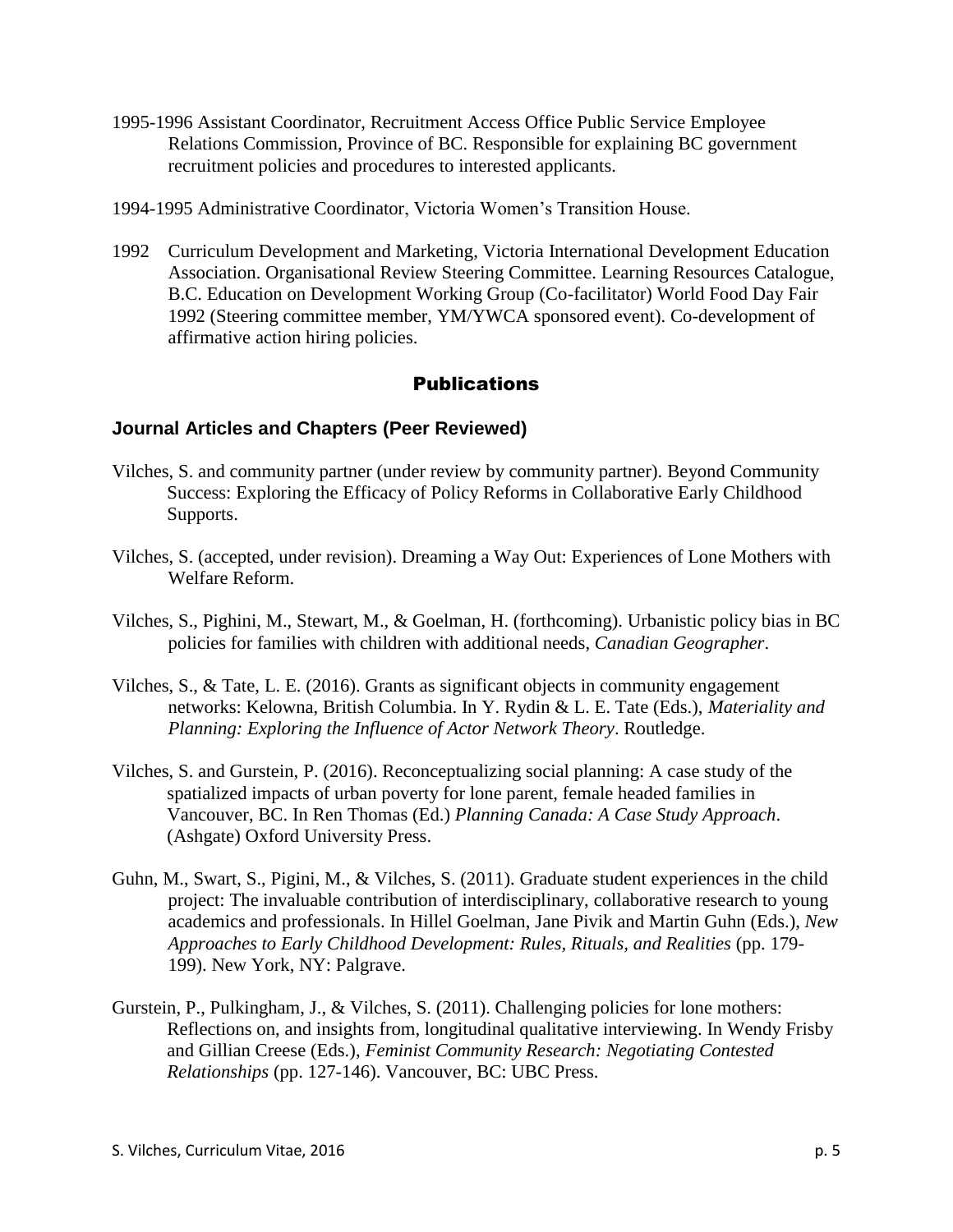- Gurstein, P., & Vilches, S. (2010). The just city for whom? Active citizenship for lone mothers in extreme poverty. *Gender, Place and Culture*, *7*(4), 421-436.
- Gurstein, P. & Vilches, S. (2009). Re-visioning the environment of support for lone mothers in extreme poverty. In Marjorie Cohen & Jane Pulkingham (Eds.), *Public Policy for Women: The State, Income Security, and Labour (pp. 226-247). Toronto, ON: University* of Toronto Press.
- Ricks, F. & Vilches, S. (2002). Research as change: GLBTTQ and allies' relationships in transition. *Journal of Child and Youth Care, 15*(3), 33-42.

#### **Book Reviews**

Vilches, S. (2009). Review of "The Transformation of Plantation Politics in the Mississippi Delta: Black Politics, Concentrated Poverty, and Social Capital in the Mississippi Delta." (2006) Sharon D. Wright Austin. Albany, NY: State University of New York Press. In *Journal of Rural Studies*, *29* (1), 169.

#### **Public Policy, Community and Other Reports and Publications**

#### *Community Publications*

- Thomas, R., & Vilches, S. (2011, Winter). Thoughts on Canadian planning context and perspective. *Newsbytes, 4-5* (Newsletter of the Planning Students' Association, UBC).
- Vilches, S. & Gurstein, P. (2006, Summer). Income assistance rules exhaust women's resources. *SPARC BC News*.

#### *Research Reports*

- Leadership for Health System Redesign Planning Committee (2015). *Fostering Leadership and Health System Redesign in BC: From Dialogue to Action.* Victoria, BC: author. (S. Vilches, writer).
- Vilches, S., Kittredge, K., Gladue, C., and Ng, A. (Dec. 2014). *Connecting the Disconnected through the Partnering Journey: Structuring Successful Community-based Partnerships for Mental Health and Substance Use Issues*. Vancouver, BC: Community Action Initiative. DOI: 10.13140/2.1.1508.2560 [http://www.communityactioninitiative.ca/about](http://www.communityactioninitiative.ca/about-the-cai/news-and-updates/publications/)[the-cai/news-and-updates/publications/](http://www.communityactioninitiative.ca/about-the-cai/news-and-updates/publications/)
- Vilches, S., Kittredge, K., Gladue, C., and Ng, A. (2014, Jan. 28th). *Structuring Successful Community-Partnerships for Mental Wellness, A presentation brief to the Leadership Council*. Community Action Initiative. Victoria, BC: Vilches and Associates.
- Vilches, S. with Mitchell, J.S. (2013, Oct. 15). *Improving the Experience for Social Sciences & Humanities (SSH) Postdoctoral Fellows in Canada: A discussion paper on the training, career development needs and administration of Postdoctoral Fellows in the Social*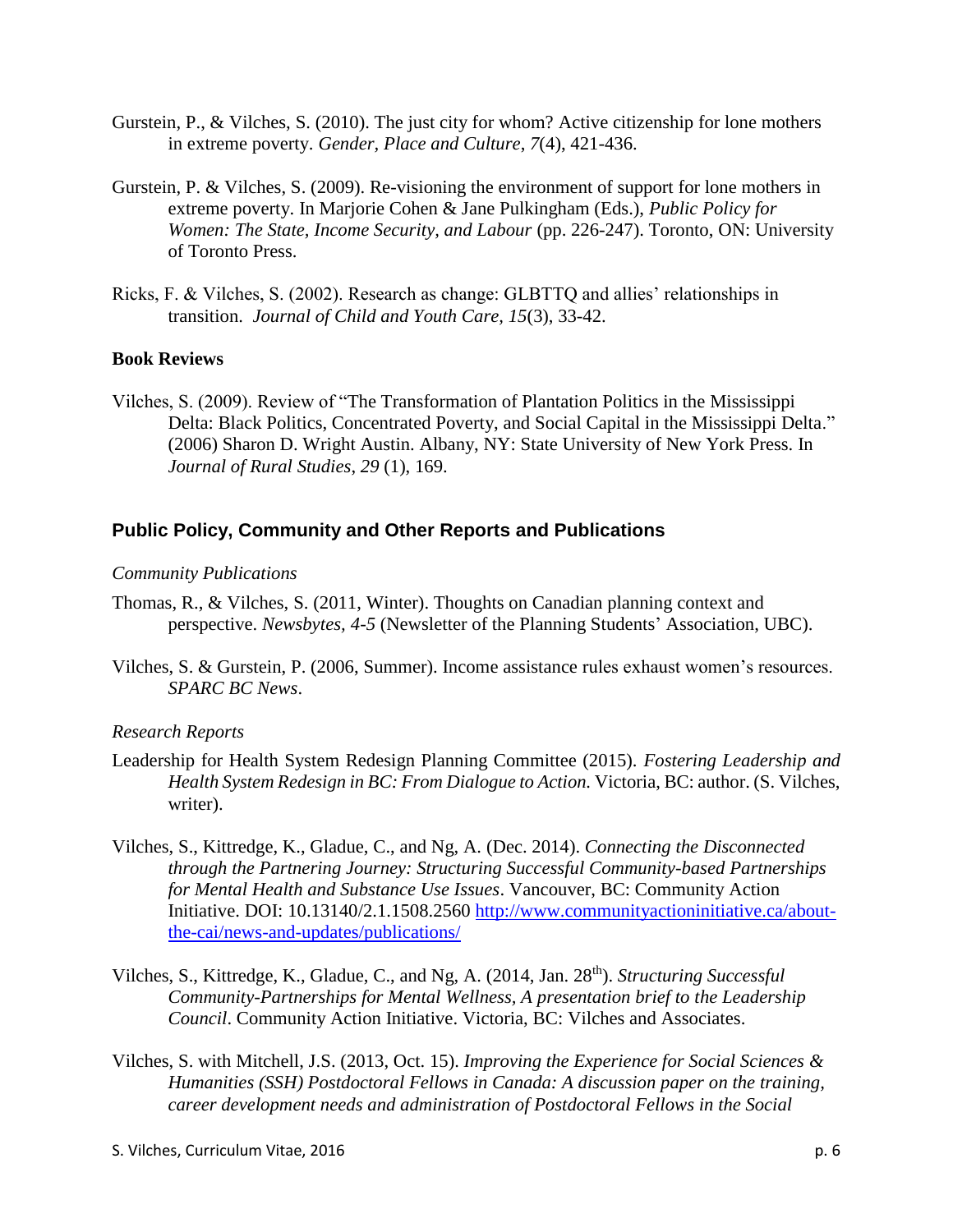*Sciences and Humanities*. Prepared for the Social Sciences and Humanities Research Council, Research Training Portfolio Division on behalf of the Canadian Association of Postdoctoral Scholars (CAPS-ACSP).

- Mitchell, J. S., Walker, V. E., Annan, R. B., Corkery, T. C., Goel, N., Harvey, L., Kent, D., Peters, J. and Vilches, S. (2013, Sept.). *The 2013 Canadian Postdoc Survey: Painting a Picture of Canadian Postdoctoral Scholars*. Canada: Canadian Association of Postdoctoral Scholars and Mitacs.
- Class of 2010 (PLAN 515) with Vilches, S. (Ed.) (2010). *Exploring Accessibility Barriers UBC Point Grey Campus, 2010*. Graduate Student Service Learning Reports, PLAN 515. Vancouver, BC: School of Community and Regional Planning, UBC.
- Vilches, S. (2009). *Words on Wheels: Review of the WoW Bus Operations*, *Fort St. John and Peace River area 2007-2009*. Fort St. John, BC: School District No. 60, Central Peace.
- Gurstein, P., Goldberg, M., Fuller, S., Kershaw, P., Pulkingham, J., & Vilches, S. L. (2008). *Precarious and Vulnerable: Lone Mothers on Income Assistance*. Vancouver, BC: Social Planning and Research Council of BC.
- Vilches, S. (2008). *Community-based Health Research Centre, Key Health Issues Summary: Report on the June 23 Planning Session*. Fort St. John, BC. Canada. Northeast Health Research Centre Group (NEHRG).
- Vilches, S. (2007). *Developing Mental Health Service Delivery Agreements with First Nations Communities: A Literature Review*. Sooke, BC: The Navigator Mental Health Pilot Program.
- Vilches, S. (2005). *What Can We Learn? What Can We Share? Interviews with Members of Projects 3.1, 3.2, and 4.4. of CHILD on Collaborative Knowledge Development*. Report presented at the meeting of the Consortium for Health, Intervention, Learning and Development (CHILD), Harrison Hot Springs, BC.
- Vilches, S. (2003). *Creating Opportunities: Transitions from Training to Work in First Nations Communities* (Thematic Report No. 1). Victoria, BC: J. Ball and the First Nations Partnership Program. Unpublished manuscript.
- Vilches, S. (2003). *Enhancing Social Cohesion through Culturally Relevant Parent Participation and Socialization Supports in First Nations Communities* (Thematic Report No. 2). Victoria, BC: J. Ball and the First Nations Partnership Program. Unpublished manuscript.
- Vilches, S. (2003). *Child Care as a Hub for Promoting Child and Family Well- Being in First Nations Communities* (Thematic Report No. 3). Victoria, BC: J. Ball and the First Nations Partnership Program. Unpublished manuscript.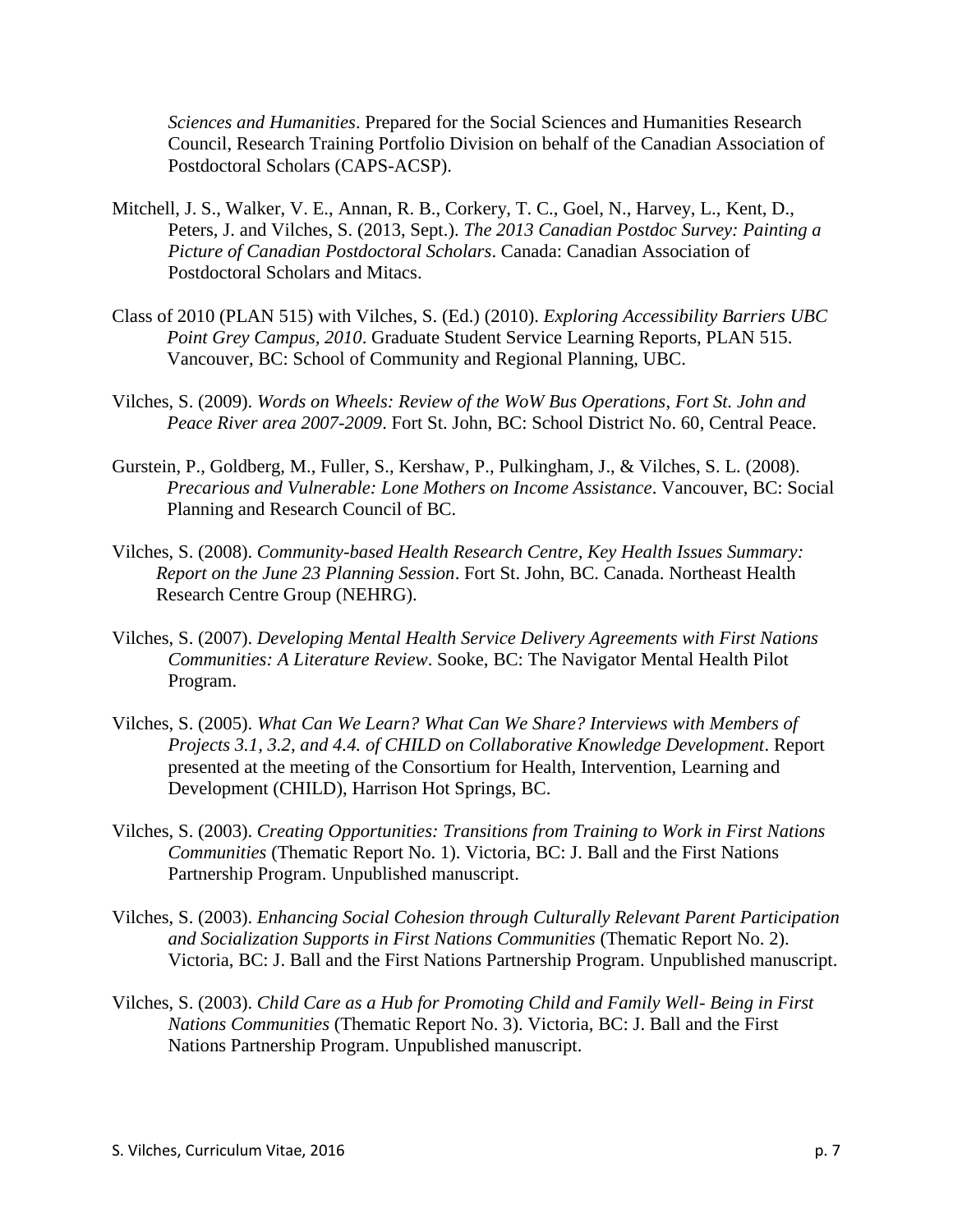- Committee on the Status of Sexual Minorities (S. Vilches, writer). (2000). *GLBTTQ Spoken Here: Creating a Script for a Taboo Subject (Report of the task force on the Status of Sexual Minorities at the University of Victoria to the Equity Working Group)*. Victoria, BC: University of Victoria, Office of the Women's Advisor.
- Vilches, S. & Ricks, F. (1998). *The Status of Sexual Minorities within the Academic Setting (Report to the Vice-President Academic and Provost University of Victoria)*. Victoria, BC: University of Victoria, Office of the Women's Advisor.

# **Presentations and Workshops**

- *Conference Presentations (peer reviewed)*
- Pighini, M. J., Stewart, M., & Vilches, S. L. (2016, Jan.). *Nurturing and Supporting Children: Connectivity and Isolation for Families in Rural and Urban Communities in BC*. Paper presented at the The Early Years Conference 2016, 20 Year Anniversary: Sp'e'qum Nurturing Developmental Wellbeing. Strengthening Children and Families, Vancouver, British Columbia, Canada.
- Vilches, S., Pighini, M., Stewart, M., & Goelman, H. (2015, Sept.). *Moving from Silos to Community Based Key Agents: A Model for Effective Support for Families with Chidlren with Disabilities or Complex Care Needs*. Poster presentation at the Better Health for Rural Canadians: From Evidence to Practice Edmonton, AB.
- Vilches, S., & Tate, L. E. (2015 Sept.). *Connecting the Disconnected: Key Lessons from Community-based projects for Addressing Mental Health and Substance Use Issues.* Paper presented at the Better Health for Rural Canadians: From Evidence to Practice, Edmonton, AB.
- Vilches, S. (2015, April). Neoliberal Welfare reform and creative dreams: Aboriginal women in the space between. Organized paper session (Hallenbeck, J., Aiello, D., Baloy, N., organized paper session: "Geographies of Indigenous-Settler Relations"). American Meeting of the Association of Geographers, Chicago Illinois.
- Vilches, S. and Gurstein, P. (2014, Nov.). *Incorporating normative goals in qualitative research methods in planning.* Organized paper session (Vilches and Gurstein, "Intersections of Qualitative Research and Practice,") 54<sup>th</sup> Annual Conference of the American Collegiate Schools of Planning, "We the People – Big Ideas, Global Impacts." Philadelphia, PA.
- Tate, L. and Vilches, S. (2014, Nov.). *Grants and partnerships as significant objects in community development networks.* 54<sup>th</sup> Annual Conference of the American Collegiate Schools of Planning, "We the People – Big Ideas, Global Impacts." Philadelphia, PA.
- Vilches, S. and Tate, L. (2014, Oct.). *Connecting the disconnected: Successful partnerships for mental health and substance use.* 20<sup>th</sup> Annual Qualitative Health Research, International Institute for Qualitative Methodologies, Victoria, BC.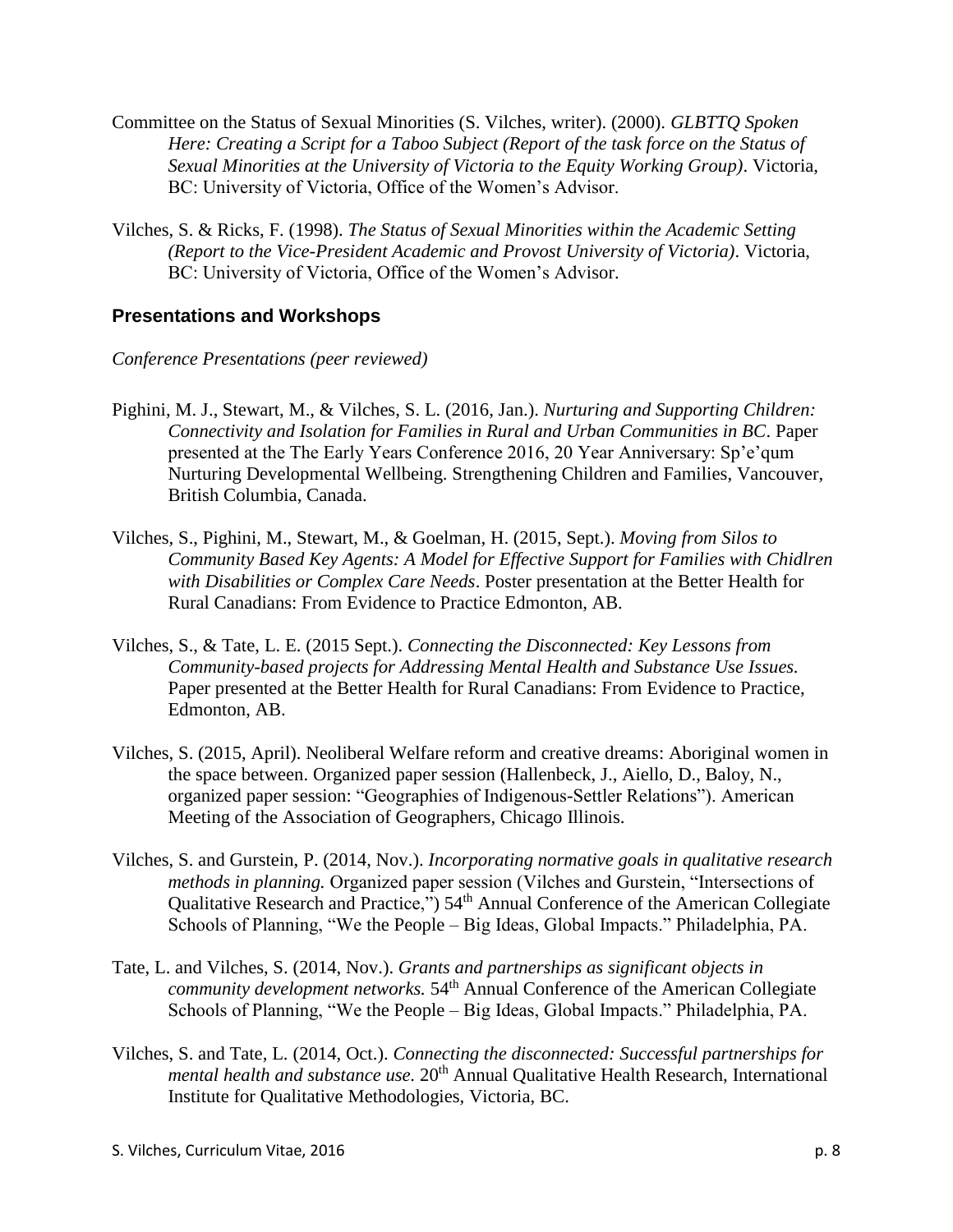- Jantzen, D., Vilches, S. and Marcellus, L. (2014, Oct.) *Research on Shifting Sands: Tracking Policy Change (in research time).* 20<sup>th</sup> Annual Qualitative Health Research, International Institute for Qualitative Methodologies, Victoria, BC.
- Vilches, S., Goldstein, M., Pighini, M., Stewart, M. and Goelman, H. (2014, Oct.). (Rapid format session). 20<sup>th</sup> Annual Qualitative Health Research, International Institute for Qualitative Methodologies, Victoria, BC.
- Pighini, M., Stewart, M. and Vilches, S. with Zdaniuk, B., Chan, H., Zaidman-Zait, A., Goldstein, M., Brynelsen, D., and Goelman, H. (2014, Feb. 01). *Rural and Urban Contexts: Assets and Challenges for Parents Raising Children with Additional Needs.*  Factors That Matter: Early Years conference, Hyatt Regency, (UBC), Vancouver.
- Stewart, M., Pighini, M. and Vilches, S. (2013, Nov.). *Connecting the Dots: From Parent Voices to Developmental Impacts*, 12th Annual Canadian Rural Health Research Society (CRHRS) Conference and 3rd Annual IDC Northern Research Days, The Stories of Rural Health through Knowledge, Research and Collaborative Action. Prince George, BC. (Pighini presenting on behalf of Stewart and Vilches).
- Vilches, S. (2013, Oct.). *Agency, Survival and the Performance of Resistance by Impoverished Lone Mothers*, Fall Colloquium series, Department of Sociology and Anthropology, Simon Fraser University.
- Vilches, S. and M. Stewart (2012, Oct.). *Mapping a Social Index of Rurality: Revealing an Urbanist Policy Bias*. Presentation at the Canadian Rural Health Research Society Annual Meeting, Quebec, QC.
- Vilches, S. (2012, October). *'If You Want to Call me That' Agency, Truth, and Performance in Longitudinal Interviewing*. Poster session presented at the Qualitative Health Research Conference, Montreal, QC.
- Vilches, S. (2011, October). *Where there is no protocol: Establishing participatory research agreements with rural First Nations*. Presentation at the Canadian Rural Health Research Society Annual Meeting, Richmond, BC.
- Vilches, S. and Gurstein, P. (2011, May-June). *From classroom to practice: Using service learning to model qualitative methods in the field*. Presentation at the Association of Canadian Schools of Planning and Canadian Association of Geographers Annual Meeting, Calgary, AB.
- Vilches, S. (2010, October). *Expanding planning responses to poverty by using a capabilities approach.* Paper presented at the American Collegiate of Schools of Planning Annual Meeting, Minneapolis, MN.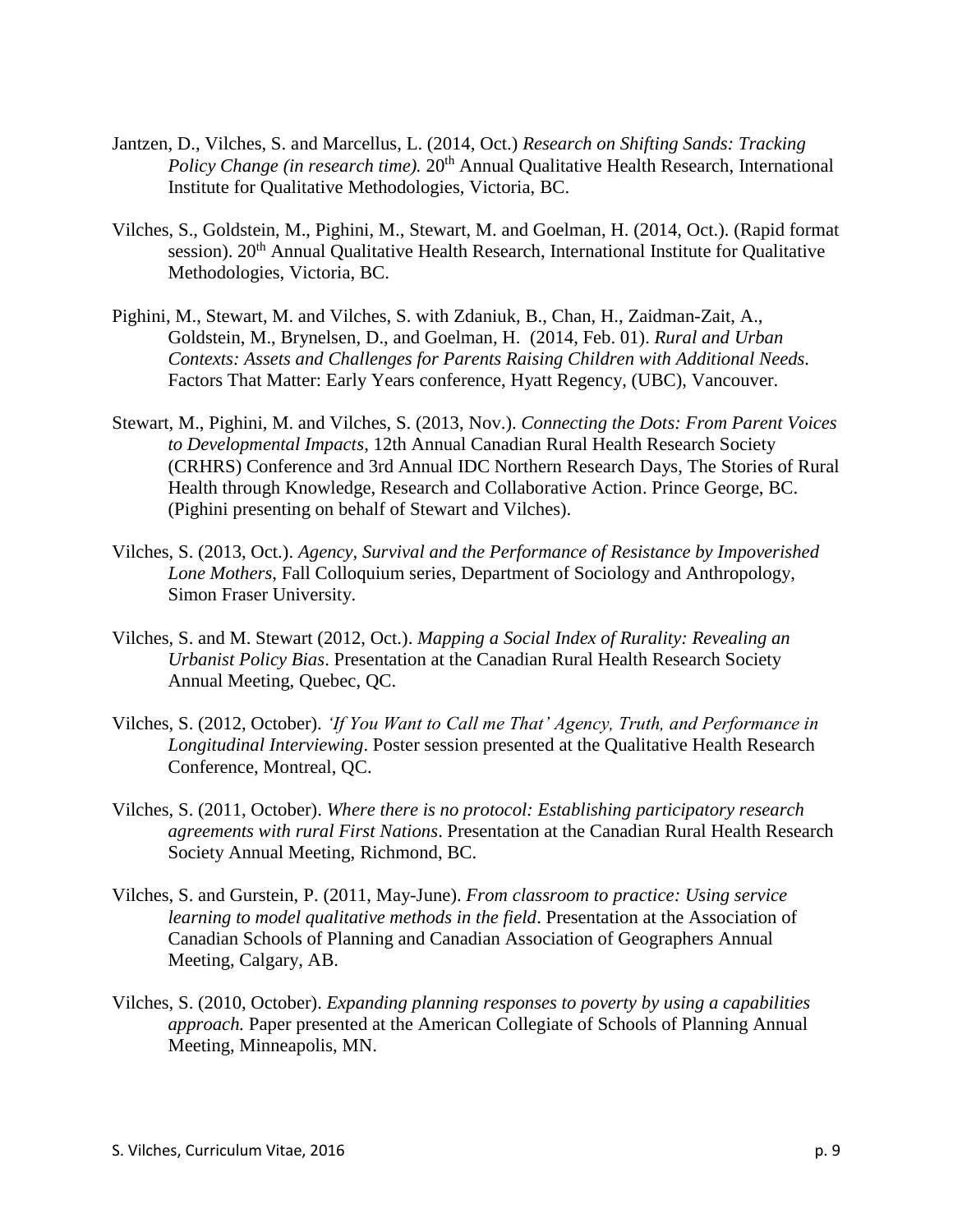- Vilches, S. (2010, September). *Developing community-based research ownership: One model on a continuum for ensuring rural community benefit*. Presentation at the Canadian Rural Health Research Society Annual Meeting, Fredericton, NB.
- Vilches, S. (2009, October). *Searching for community protocols with First Nations and discovering ways of working*. Presentation at the Canadian Rural Health Research Society Annual Meeting, Kingston, ON.
- Vilches, S. (2009, May). *Foundations for developing a community-university partnership for health research from the community side*. Poster session presented at the Human Early Learning Partnership (HELP) Research Days, Vancouver, BC.
- Vilches, S. (2008, October). *Planning children`s health services in the context of rural*  communities. Presentation at the 6<sup>th</sup> International Symposium, Public Health and the Agricultural Rural Ecosystem, Saskatoon, SK.
- Gurstein, P. and Vilches, S. (2008, September). *Transforming our understanding of poverty reflexively through immersion in longitudinal qualitative research: Lessons from the Income Assistance Project*. Paper presented at the International Symposium on Lone Mothers and Welfare to Work Policies "Insights from Longitudinal Qualitative Research," Vancouver, BC.
- Vilches, S. (2008, July). *Cohesive communities or commuter spaces? Re-evaluating the impact of rural town environments on collaborative health planning with indigenous*  communities. Paper presented at the 4<sup>th</sup> Joint Congress of the Association of European Schools of Planning and the American Collegiate of Schools of Planning, Chicago, IL.
- Wells, A., Reitsma-Street, M. and the advisory circle (including S. Vilches) for Women on the Edge (WEDGE) (2008, May). *A community-university study of provisioning in women's organizations*. Paper presented at the Community-University Exposition (C-U Expo-08), Victoria, BC.
- Vilches, S. and Goelman, H. (2008, May). *Achieving equity in community-university partnerships.* Paper presented at the Community-University Exposition (C-U Expo-08), Victoria, BC.
- Vilches, S. (2008, May). *Social capital and social debt: The lived impacts of welfare restructuring in BC*. Presentation at the Women's Health Research Network Summer Institute, Victoria, BC.
- Pulkingham, J., Gurstein, P., Fuller, S., and Vilches, S. (2007, November). *Impacts of social service reductions on families and their children: Translating early child development research into policy and practice*. Presentation at the Final Forum of the Consortium for Health, Intervention and Early Learning (CHILD), Vancouver, BC.

Larke, S. and Vilches, S., Kittredge, K., Planes, G., MacLean, K. & Anderson, E. (2007,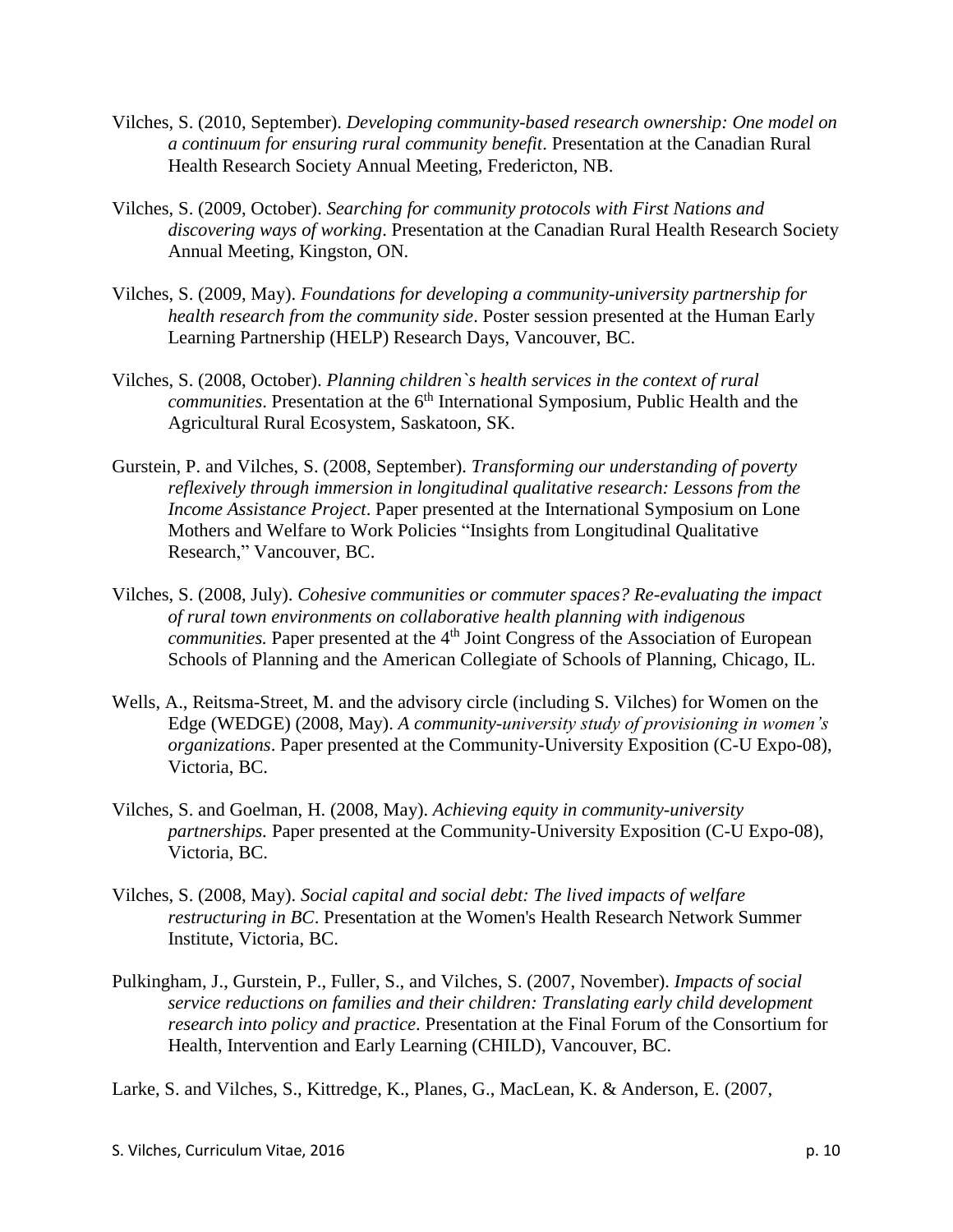October). *Opening doors with respect: Developing health service delivery agreements with First Nations communities.* Presentation at "Promises, Practices, and Principles of Partnerships in Community-based Participatory Research [CBPR] and Indigenous Health Research," Annual Meeting, North American Primary Care Research Group, Vancouver.

- Gurstein, P. and Vilches, S. (2007, August). *The just city for whom? Active citizenship for lone mothers in extreme poverty.* Paper presented at the Annual Meeting of the International Sociological Association Research Committee 21 (RC21) on Sociology of Urban and Regional Development, Vancouver, BC.
- Goldberg, M., Pulkingham, J., Gurstein, P., Fuller, S., Kershaw, P., & Vilches, S. (2007, May). *Lost in Translation: Lone Motherhood and Welfare in BC, Key findings of the Income Assistance Project.* Paper presented at the Annual Symposium of the Consortium for Health, Intervention, Learning and Development (CHILD), Vancouver, BC.
- Vilches, S. (2006, November). *Narrating the Aboriginal city: Re-imaging women and children in the urban village.* Paper presented at the Annual Meeting of the American Collegiate of Schools of Planning, Fort Worth, Texas.
- Vilches, S. and Ball, J. (2006, October). *Coordinating action to promote child health and development: Promising practices in small rural indigenous communities.* Presentation at the Annual Meeting of the Canadian Rural and Remote Health Research Society, Prince George, BC.
- Vilches, S. (2006, May). *Explorations of policy impacts through single parent narratives*. Poster session presented at 3<sup>rd</sup> Narrative Matters Meeting, Wolfville, NS.
- Gurstein, P. and Vilches, S. (2005, October). *Pathways to the future; Implications of the Income Assistance project,* Paper presented at the Symposium "Imagining Public Policy to Meet Women's Economic Security Needs" sponsored by the Human Early Learning Partnership (HELP), Vancouver, BC.
- Ball, J. and Vilches, S. (2004, May). *Successful transitions from training to work in child and family services in rural and First Nations communities: Learning from stories and research in a community/university partnership.* Presentation at the 2<sup>nd</sup> Bi-annual Child, Families, Communities Conference, Prince George, BC.
- Vilches, S. (2004, February). *Researcher embeddedness in a politicized research environment: Implications for grounded theory development and research design*. Presentation at the 6<sup>th</sup> Annual Meeting of the International Institute for Qualitative Methodology (IIQM), Edmonton, AB.
- Vilches, S. and Ball, J. (2003, October). Policy and contextual factors in health care service delivery in rural and First Nations communities. Presentation at the Fifth International Meeting of the Canadian Rural and Remote Health Research Association, Saskatoon, SK.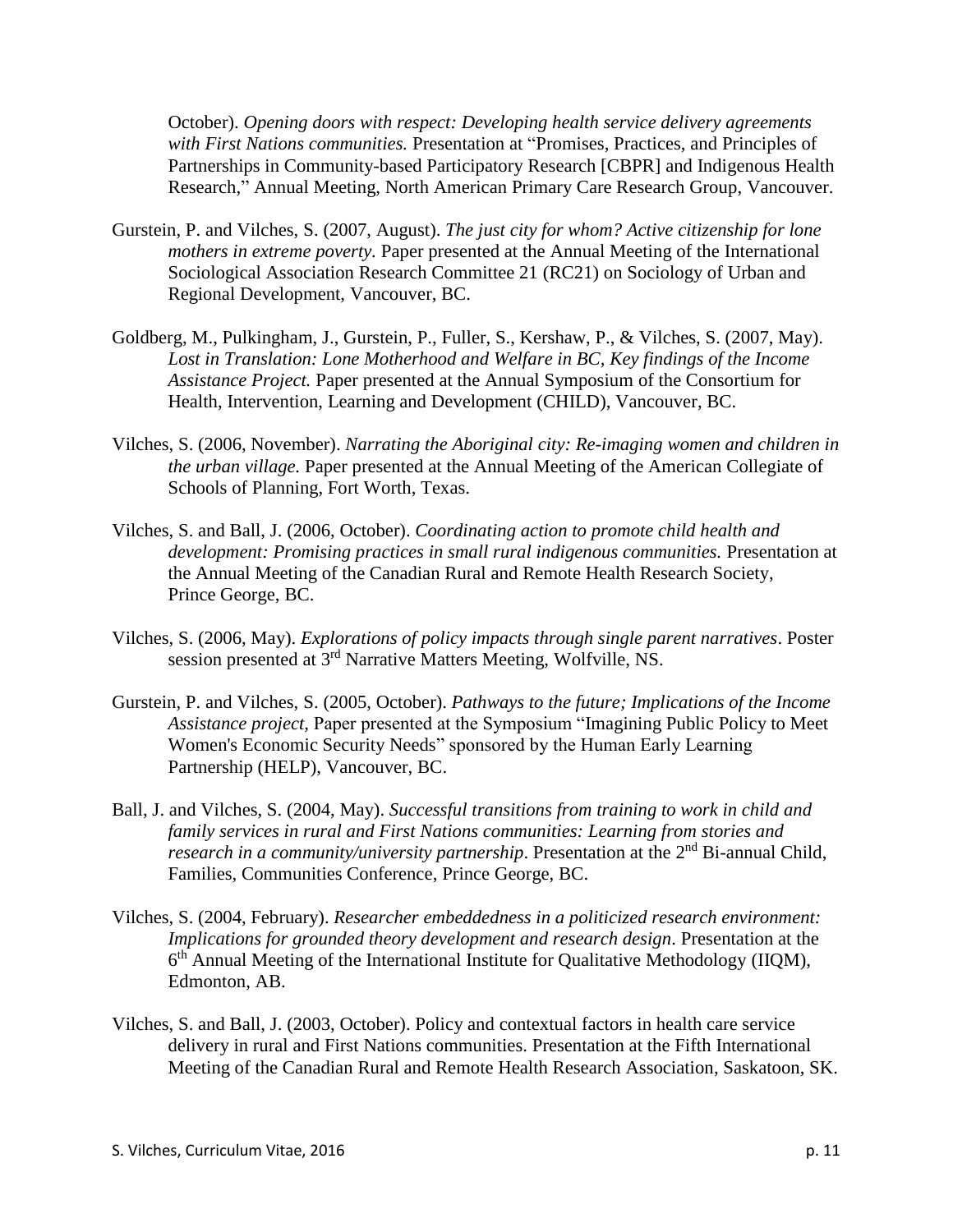- Ball, J., Vilches, S., Frank, J., and Sones, R. (2003, August). *Approaches to positively impacting child and family well-being in rural, remote, and Aboriginal communities.* Presentation at the International Child and Youth Care Conference, Victoria, BC.
- Vilches, S. and Ball, J. (2003, June). *Women in First Nations administration: Generating the development of holistic services for child and family well-being*. Presentation at the Fourteenth International Congress on Women's Health Issues, Victoria, BC.
- Vilches, S. (2002, November). *Making change at the University of Victoria*. Presentation at Bent on Change II, "Beyond Tolerance: Rethinking Queer Issues on Campus and in Communities," Toronto, ON.
- Vilches, S. and Roberts<sup>1</sup>, A. (2002, June). Creating culturally relevant programs for First Nations children and youth. Presentation at 1<sup>st</sup> Biannual Children, Family, Communities Conference, Prince George, BC.
- Pierre, M., Ball, J. and Vilches, S. (2002, May). *Incorporating cultural content into early childhood educator training programs for culturally generative impacts at the individual and community level*. Presentation at the annual meeting of the Early Childhood Educators of BC, Vancouver, BC.
- Ricks, F. and Vilches, S. (2000, November). *Managing visibility.* Presentation at the Annual Conference of the Canadian Association against Sexual Harassment in Higher Education  $(CAASHHE)^2$ , Victoria, BC.
- Vilches, S., Ricks, F., Lepine, A., Moyer, W., Kempster, H., and MacNeil, M. (2000, October). *Managing visibility: Strategies used by people of minority sexual orientation.*  Presentation at the Out and Equal Conference, Seattle, Wash.
- *Round-tables, Community Presentations and other Invited Presentations*
- 2015 December. Panelist: *Emerging Researchers: Mentorship and Continuity of Support*: Plenary Session, Social Sciences and Humanities Research Council, Ottawa, ON.
- 2013 September. Summary Review of the Results of the 2013 Canadian Survey of Postdoctoral Experiences, Simon Fraser University, 1<sup>st</sup> Annual Postdoc Welcome, SFU.
- 2012 October. Chair, *CRHRS Roundtable: Communicating the Future of Rural Health Research in Canada*, 11<sup>th</sup> Annual conference of the Canadian Rural Health Research Society, Quebec, QC.

 $\overline{a}$ 

<sup>&</sup>lt;sup>1</sup> Cultural Coordinator, Sum Yaz Aboriginal Head Start, Tl'azt'en First Nation.

<sup>2</sup> Now the Canadian Association for the Prevention of Discrimination and Harassment in Higher Education (CAPDHHE)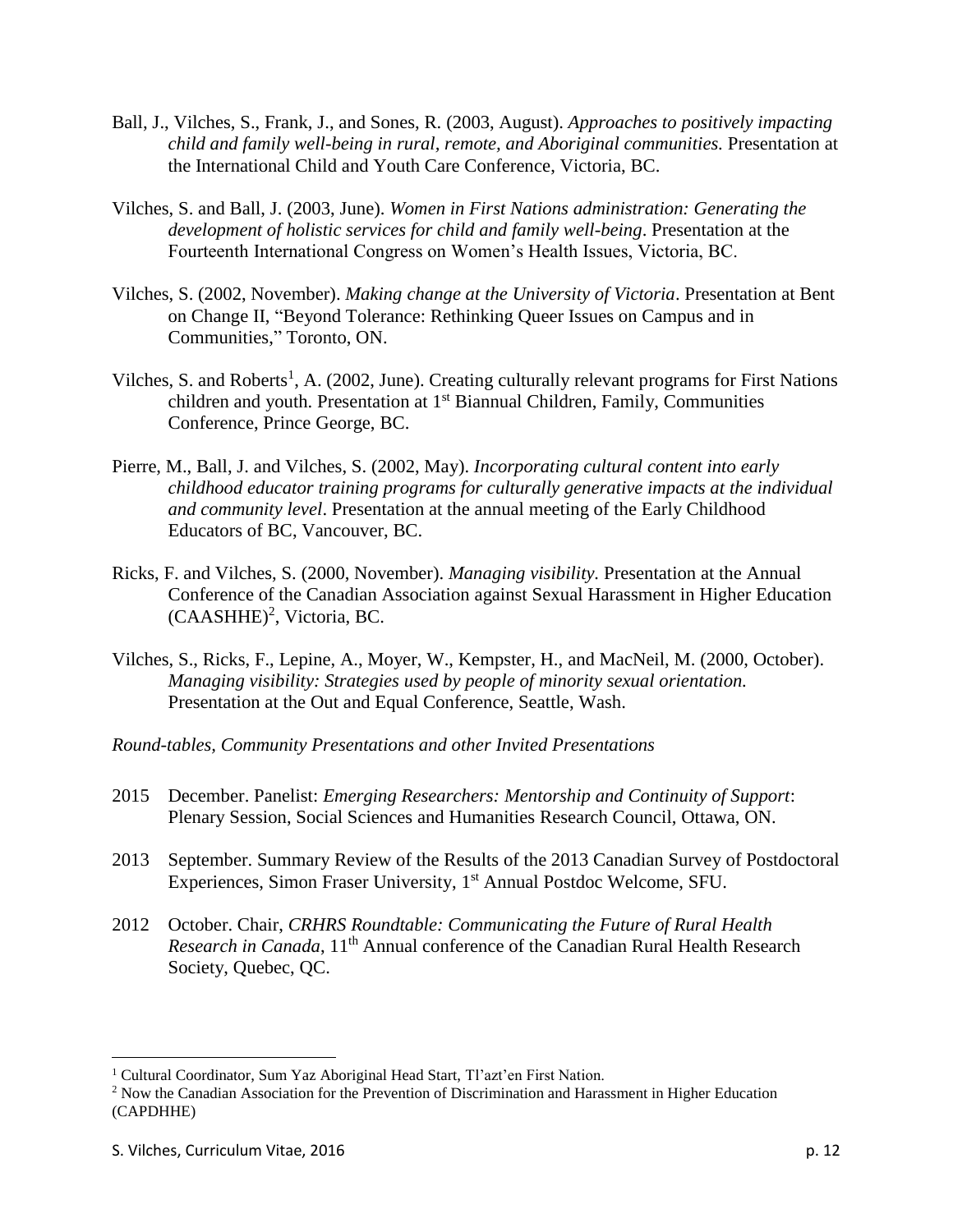- 2012 October. Panel discussant on the merits of manuscript vs. traditional format theses and dissertations, Graduate Student Reception, *Qualitative Health Research Conference*, Montreal, QC. With Given, L., Hunt, M., Vilches, S. and Carnevale, F.
- 2012 January. *Where there is no protocol: Finding relations*. Invited presentation to the research advisory committee of the Supporting All Children project, Vancouver, BC.
- 2011 March. *Canadian perspectives on planning.* Presentation at the School of Community and Regional Planning lecture series, Vancouver, BC. With R. Thomas.
- 2011 January. Panel presentation *A Review of 'The Just City' by Susan Fainstein*, School of Community and Regional Planning lecture series, Vancouver, BC with L. Sandercock, P. Gurstein, T. Hutton, S. Vilches, S. and V. Barr.
- 2008 May. Chair for paper session No. 2 on social welfare, Campbell Collaboration (C2) Colloquium, "Speaking Truth to Power: Evidence for Decisions in Education, Social Welfare, and Criminal Justice," Vancouver, BC.
- 2005 March. *Health promotion in rural and northern first nations*, Presentation at the School of Community and Regional Planning Ph.D. seminar series, "Not Just a Flash in the Plan," Vancouver, BC.
- 2001 Panel Discussant at the Symposium "Putting Poverty and Inequality on the Agenda of a Rich Region: Issues in community action research," hosted by the Studies in Policy and Practice in Health and Social Services Program, Faculty of Human and Social Development, University of Victoria, Victoria, BC.
- 2001 Panel Discussant at the "Forum on Sexual Orientation Issues on Campus," hosted by the Office of the Women's Advisor to the VP Academic and Provost, University of Victoria, Victoria, BC.
- 2000 *Findings of research into the experiences of sexual minorities: Classroom implications*. Invited presentation to the Teaching and Learning Centre, University of Victoria, Victoria, BC. Presenting as part of the Committee on the Status of Sexual Minorities.
- 2000 *Sexual orientation in organizational environments*, Invited presentation via U.Vic Speakers Bureau to The Campaign to Create a Welcoming Congregation, Unitarian Church, Saanich, BC.
- 2000 January. *The First Nations Partnership Program*. Program representation at 4<sup>th</sup> BC Aboriginal Women and Wellness Conference, Vancouver, BC. With V. Point.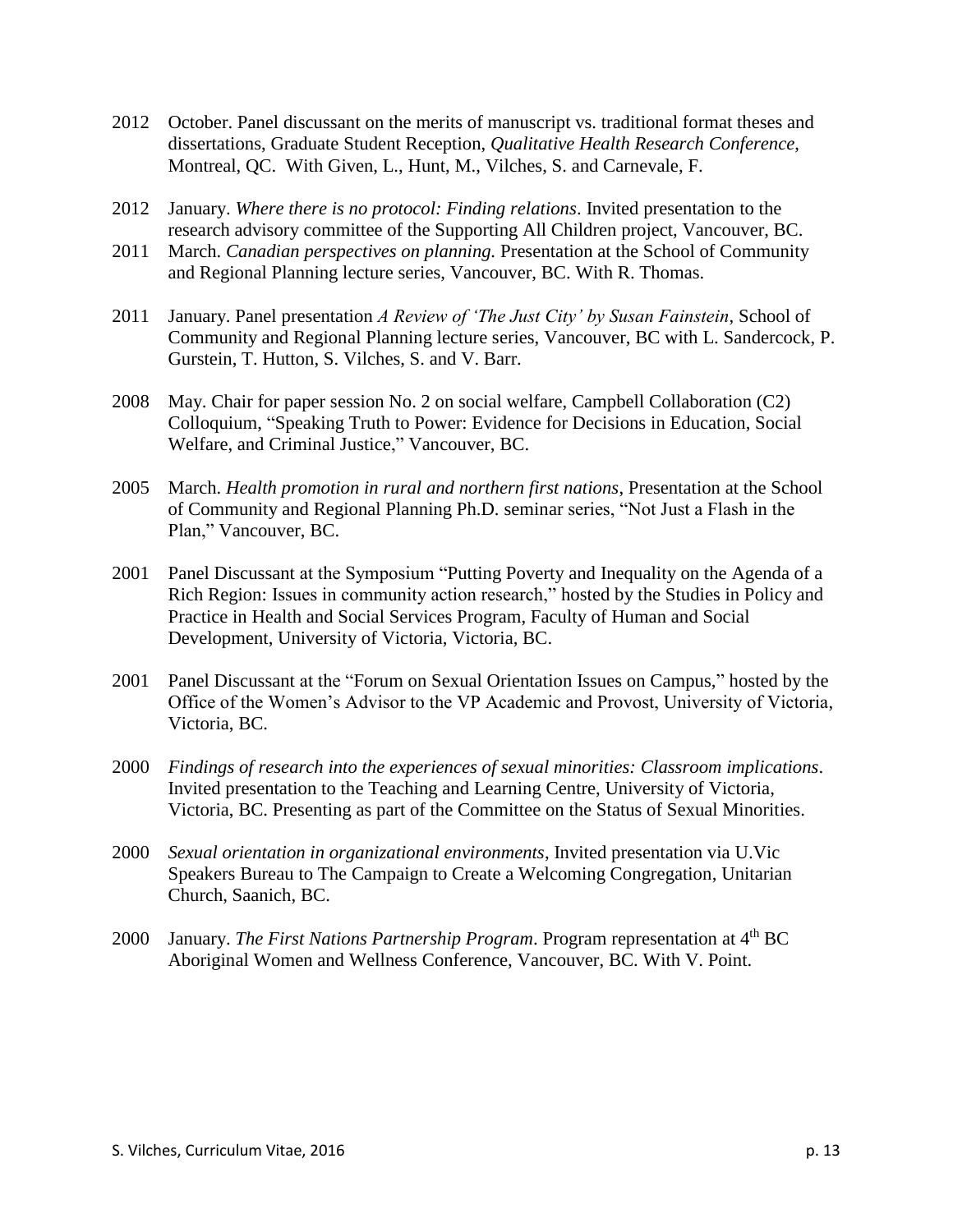# Curriculum Development and Teaching

# **Teaching Interests**

- Theoretical and practice foundations of planning and capacity development
- Applied research methods in community based and participatory approaches
- The gendering of space, family structure, and the public and private domains

# **Courses**

- HEAL 510 Approaches to Educational Research in Higher Education (3 credits)
- The Awesome Writing Group. Virtual 13 week weekly facilitated academic writing and publishing course utilizing Wendy Belcher's book, "12 Weeks to a Journal Article." Attendees typically number 7-12 and include a mix of faculty members in tenure track, administrative or teaching positions, post-docs, doctoral candidates, independent scholars, and 4 post-masters graduates ( $x$  7 = fall 2013, winter 2014, spring-summer 2014, fall of 2014, winter 2015, spring 2015, fall 2015).
- PLAN 515, Planning Research: Qualitative Methods and Research Design, Service learning partnership format:
	- $\circ$  (2013) Access and Diversity Disability Services and Campus and Community Planning, Office of the University Architect, UBC.
	- o (2010) Access and Diversity Disability, UBC.
- PLAN 515, (2008) Planning Research: Qualitative Methods and Research Design (13 week format)
- PLAN 515, (2005) Planning Research: Qualitative Methods and Research Design (6 week format within overview course)

# **Program Accreditation**

1997-2003 Management and re-development of Diploma in Child and Youth Care, First Nations Partnership Program, University of Victoria. Responsible for fundraising (Vancouver Foundation, Saskatchewan Federated Indian Colleges, Human Resource Development Canada) and obtaining accreditation to meet supervisory level accreditation for Early Childhood Educator practice.

# **Supervision and Mentoring**

Master of Arts in Leadership, School of Leadership Studies, Royal Roads University

- *Graduate Academic Supervisor (Capstone Projects)*
	- o A. Cross (2015-16) *Optimizing Foster Care Alumni of America's Membership Engagement*
	- o C. Dishaw (2015) *Organizational Learning Project to support the continued success of the Volunteer Management Professionals of Canada* (prospectus and ethics review)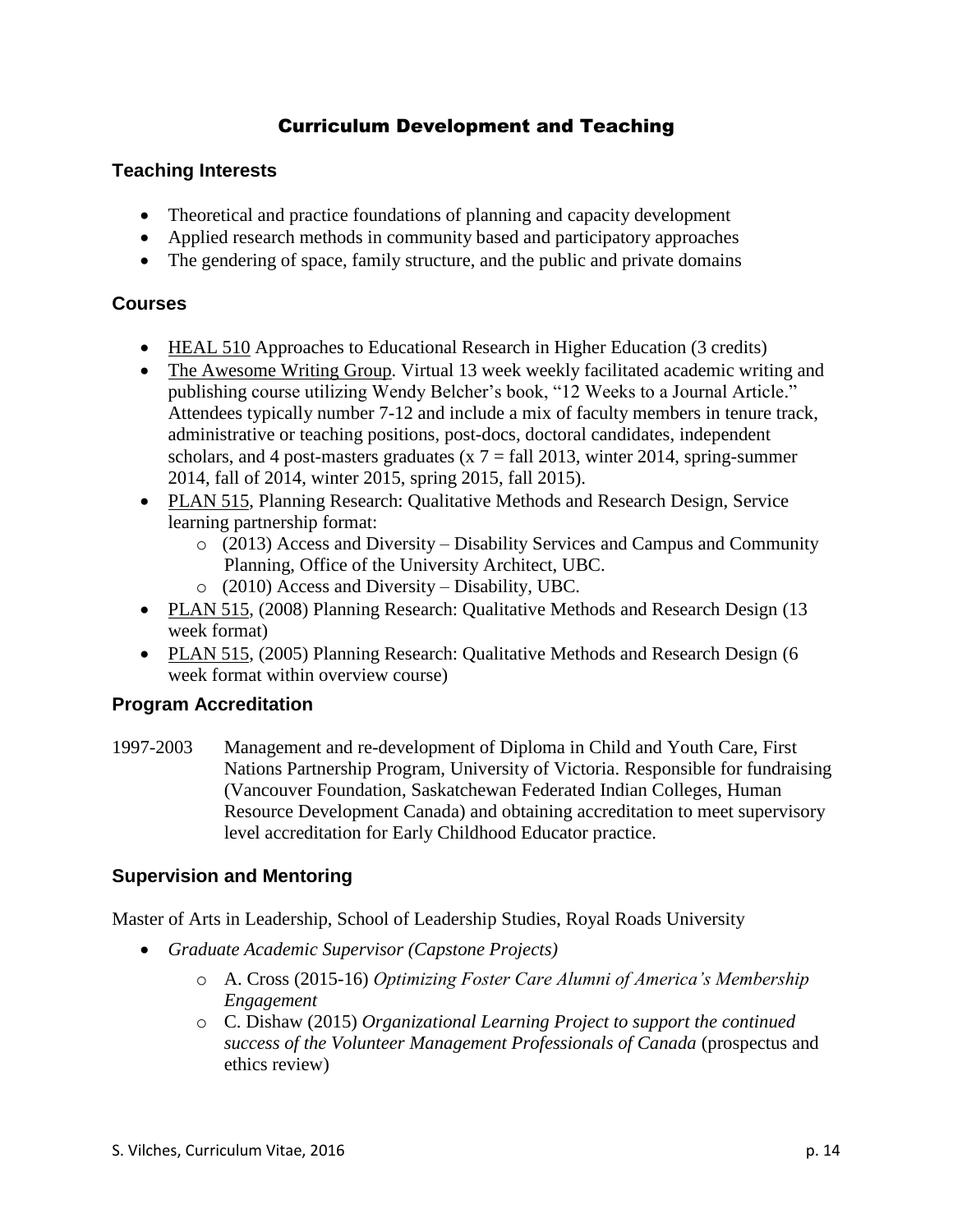- *Graduate Academic, Committee Member, Thesis* 
	- o J. Ryan (2015-16) *Leading the Way to Promoting Self-Determination of Individuals with Autism Spectrum Disorder*

# *Directed Studies Instructor*

T. Kathler (2009) Food Security, School of Community and Regional Planning

# *Practicum Supervisor*

- E. Davies, Social Work, University of Northern BC,  $4<sup>th</sup>$  year practicum: topic, literature review on developing a community-based health research centre (2008)
- Child and Youth Care, University of Victoria, 4<sup>th</sup> year Practicum: topic, exploring sexual orientation diversity issues on campus (1999-2000)

# **Curriculum Development**

# *Developer / Writer*

- CYCB 230 The Ecology of Health, Safety and Nutrition (52 hrs of coursework, new course)
- Mini-unit Advanced Development and Children at Risk (Designed as a bridge to upgrade past and current students with former CYC Diploma coursework: 24 student hours)
- Mini-unit Working with Parents and Families of Infants and Toddlers (Designed as a bridge to upgrade past and current students with former CYC Diploma coursework: 12 student hours)

# *Project Manager and Editor (Course writer management, editing and proofing)*

- Mini-unit Supported Child Care (Designed as a bridge to upgrade students at mid-point in coursework: 24 student hours)
- Approaches to Early Childhood Development and Care (new pre-CYC Diploma course for community-based delivery: 42 student hours)
- Healthy Young Children (new pre-CYC Diploma course for community-based delivery: 42 student hours)
- Community Development for Children and Youth (new pre-CYC Diploma course for community-based delivery: 42 student hours)
- CYCB 140 Child Development I (minor revision)
- CYCB 141 Child Development II (minor revision)
- CYCB 151 Communicating with Children and Guiding Children's Behaviour (minor revision)
- CYCB 210 Practicum with Developmental Specialization (completely revised course)
- CYCB 211 Practicum in Supported Child Care (completely revised course)
- CYCB 222 Program Development for Infants and Toddlers (new course)
- CYCB 231 Administration for Child Care Facilities (new course)
- CYCB 240 Introduction to Supported Child Care (completely revised course)
- CYCB 250 Introduction to Planned Change (blueprint and major revision)
- CYCB 251 Communication Skills for Professional Helpers (minor revision)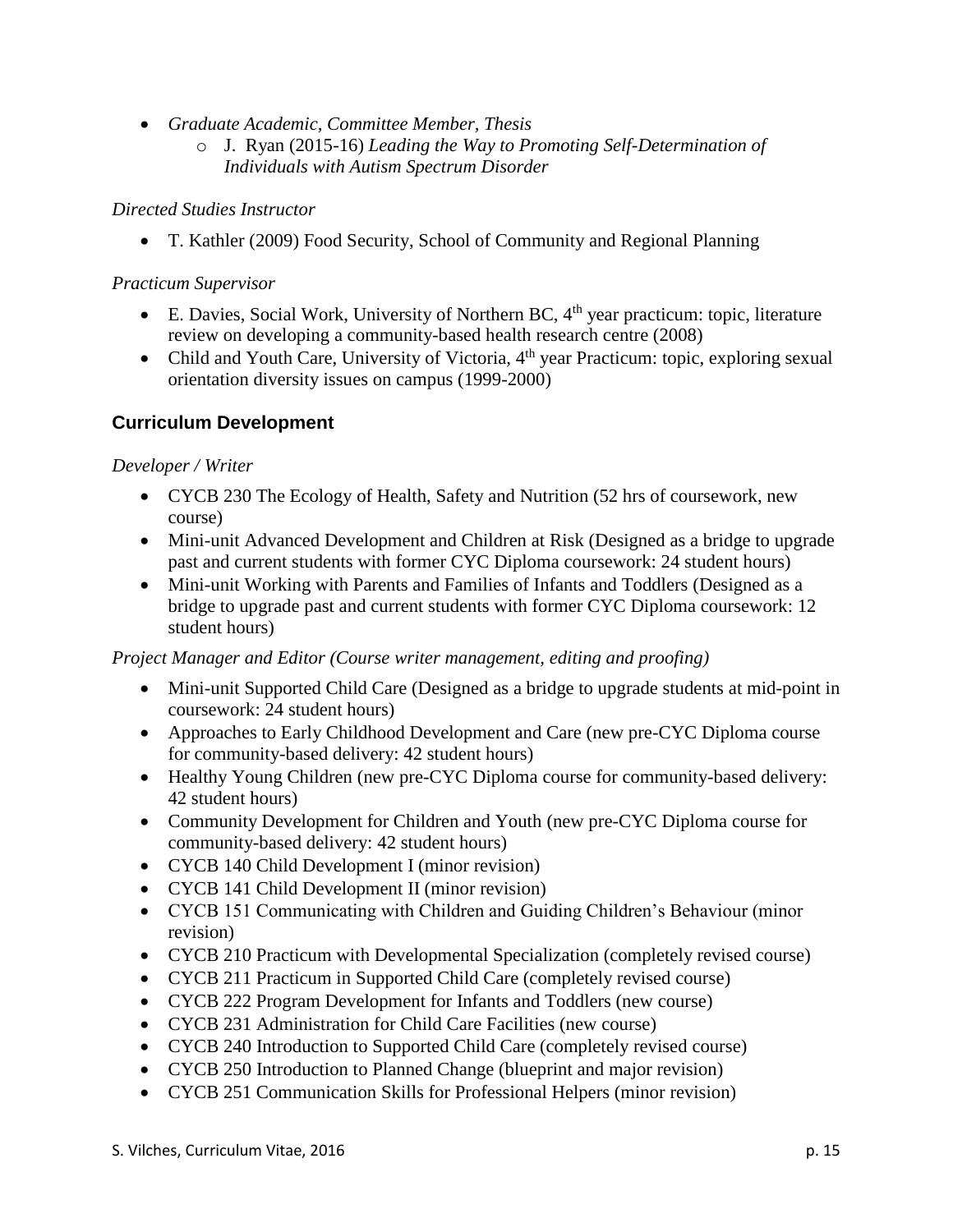• Cross-Cultural Practice for Child and Youth Care (new 3<sup>rd</sup> year course, classroom based delivery)

#### *Editor (Course Review and Updating)*

- CYCB 110 Practicum I: Practicum with Children and Youth (completely revised course)
- CYCB 111 Practicum II: The Child in the Curriculum (completely revised course)
- CYCB 112 Practicum III: The Whole Child (completely revised course)

#### *Course Presentations*

- 2012 *Grounded Theory / Atlas-ti qualitative analysis software*, WMST 422, Advanced Research Methods, Centre for Women's and Gender Studies UBC. Instructor Nora Angeles.
- 2012 *Grounded Theory / Atlas-ti qualitative analysis software*, PLAN 515, Data for Planning Research, School of Community and Regional Planning, UBC*.* Instructor Nora Angeles.
- 2011 *My Intellectual Odyssey to the Dissertation,* PLAN 603, Ph.D. Colloquium, Instructor John Friedmann.
- 2011 *Social Planning for Impoverished Lone Parents,* PLAN 424, Urban Planning Issues and Concepts, School of Community and Regional Planning, UBC*.* Instructors Sarah Church and Victoria Barr.
- 2007 *Grounded Theory and Action Research,* PLAN 515, Data for Planning Research, School of Community and Regional Planning, UBC*.* Instructor Penny Gurstein.
- 2006 *Grounded Theory In Three Easy Steps*, PLAN 515, Data for Planning Research, School of Community and Regional Planning, UBC*.* Instructor Penny Gurstein.
- 2006 *Exploring the Proposed Aboriginal Research Ethics Protocol*, WMST 422 Advanced Seminar in Feminist Research Methods: Demands, Dilemmas and Dreams. Instructor Lenora Angeles.
- 2003 *Sexual Orientation Issues for Children and Youth*, CYC 338 Child Development, School of Child and Youth Care, University of Victoria. Instructor Jessica Ball.
- 2002 *Sexual Orientation Issues for Children and Youth*, CYC 338 Child Development, School of Child and Youth Care, University of Victoria. Instructor Jessica Ball.
- 2001 *Grounded Theory Methodology*, CYC 423, Research in Child and Youth Care, School of Child and Youth Care, University of Victoria. Instructor Frances Ricks.
- 2001 *Practice with Gay and Lesbian Children and Youth*, CYC 201 Professional Child and Youth Care, School of Child and Youth Care, University of Victoria. Instructor Jessica Ball.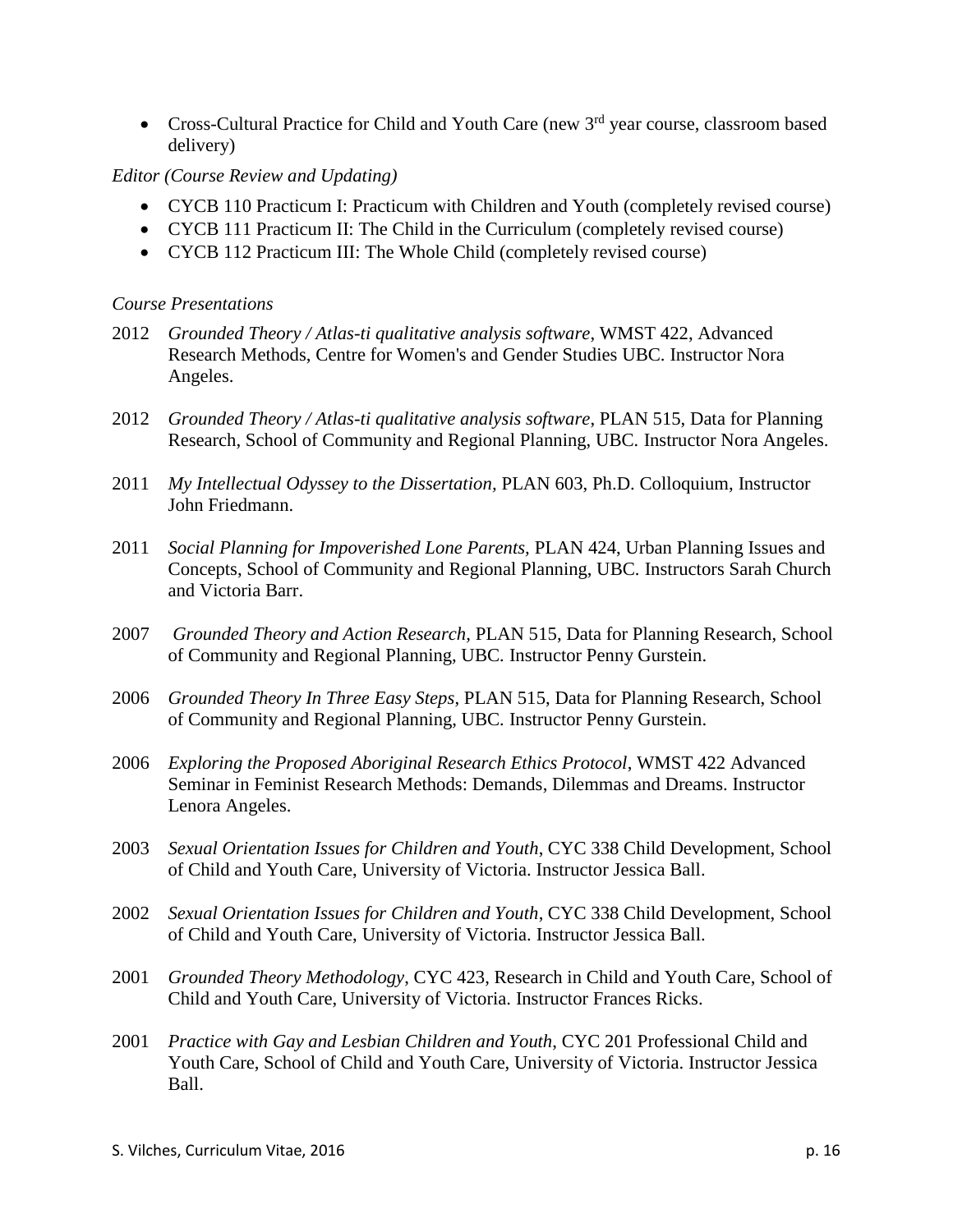- 2001 *Sexual Orientation Issues for Children and Youth*, CYC 338 Child Development, School of Child and Youth Care, University of Victoria. Instructor Jessica Ball.
- 2000 with Tracey Wilson. *First Nations Partnership Programs, Theory and Evolution*, CYC 201 Professional Child and Youth Care, School of Child and Youth Care, University of Victoria. Instructor Jessica Ball.
- 2000 *Sexual Orientation Issues for Children and Youth*, School of Social Work, University of Victoria. Instructor Yvonne Haist.
- 2000 *Sexual Orientation Issues for Children and Youth*, CYC 338 Child Development, School of Child and Youth Care, University of Victoria. Instructor Jessica Ball.
- 1999 with Tracey Wilson. *First Nations Partnership Programs, Theory and Evolution*, CYC 201 Professional Child and Youth Care, School of Child and Youth Care, University of Victoria. Instructor Jessica Ball.

# Professional Service

#### **Academic and Community Service**

- 2014 ongoing. Facilitator and leader, The Awesome Writing Group (on-line peer to peer academic writing and support group).
- 2013 ongoing. Member, Board of Directors, International Consortium of Research Staff Associates (ICoRSA).
- 2009 ongoing. Member, Community Advisory Committee to the Minor in Social Justice Program, University of Victoria (in hiatus).
- 2008 ongoing. Board Member and Newsletter Co-editor, Canadian Rural Health Research Association (CRHRS).
- 1999 ongoing. Member and Steering Committee member, Grounded Theory Research Club, University of Victoria.
- 2013 2015 Chair (2013-2014), Past Chair (2014-2015) AGM Co-Chair (2015), Canadian Association of Postdoctoral Scholars (CAPS-ACSP).
- 2012-2013 Founding Member and Chair, Simon Fraser University Postdoctoral Association and first SFU Representative to (CAPS-ACSP).
- 2008- 2009 Ph.D. Representative, School Management Committee, School of Community and Regional Planning, UBC.
- 2001-2002 Advisory Committee member, Accreditation Application Guidelines Review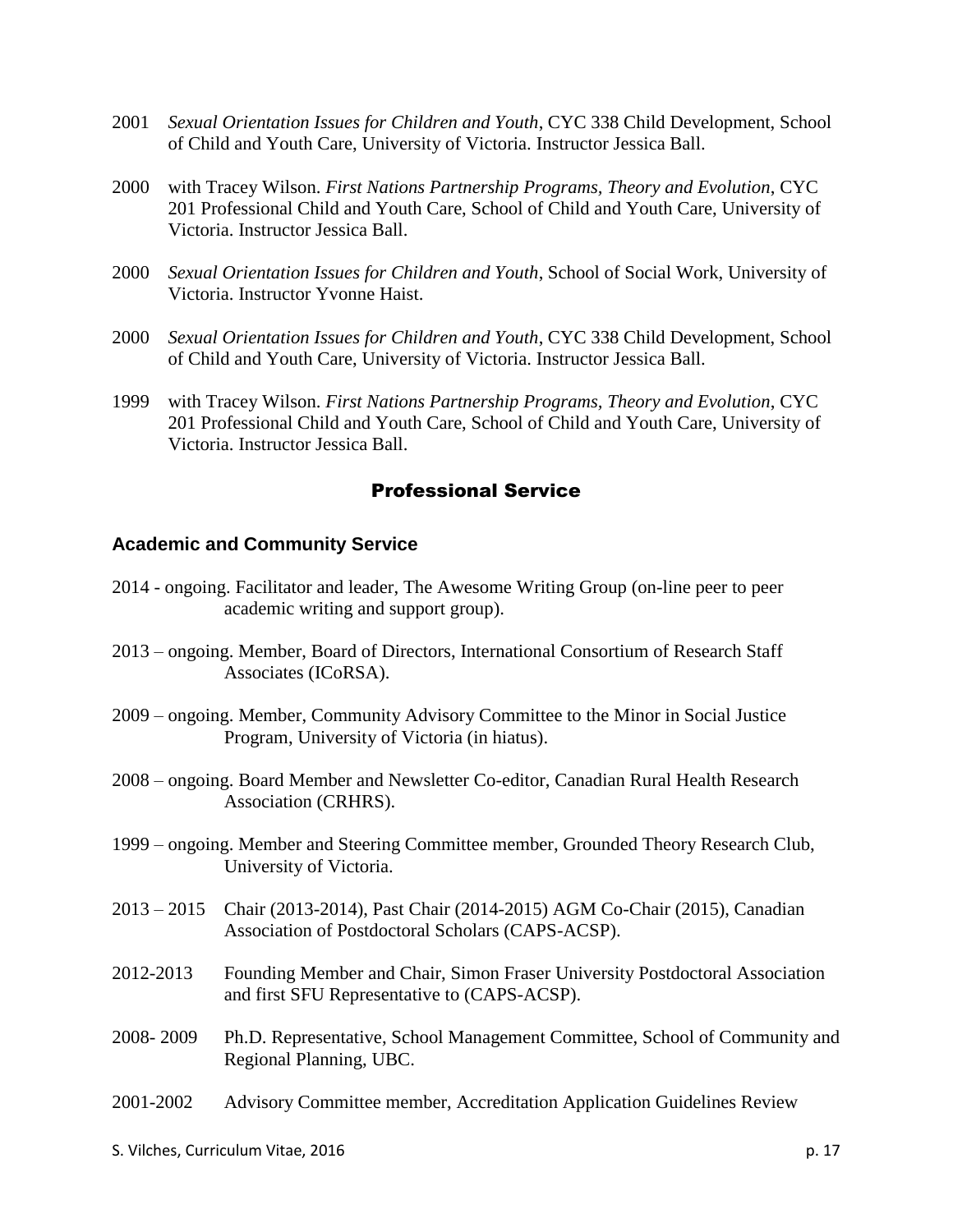|           | Committee for Early Childhood Educator Certification, Community Care<br>Facilities Branch, Ministry of Health.                                                                                                                                                                                                                                                           |
|-----------|--------------------------------------------------------------------------------------------------------------------------------------------------------------------------------------------------------------------------------------------------------------------------------------------------------------------------------------------------------------------------|
| 2001-2004 | President, Iyengar Yoga Centre of Victoria. Transition from voluntary to paid<br>accounting and formalization of management position.                                                                                                                                                                                                                                    |
| 1999-2002 | Chair, Committee for Gender and Sexual Diversity, University of Victoria                                                                                                                                                                                                                                                                                                 |
| 1992      | Member and Poverty Game Facilitator, Together Against Poverty Society                                                                                                                                                                                                                                                                                                    |
| 1991      | Delegate, End Legislated Poverty Representative to the National Conference on<br>the Feminization of Poverty "Above the Line/Below the Line" sponsored by the<br>Canadian Ecumenical Decade Committee.                                                                                                                                                                   |
| 1990      | Volunteer, South Island Women for Economic Survival (SIWES). Volunteer<br>storefront drop-in centre and hot line referral service for clients receiving federal<br>and provincial government assistance. Preparation and presentation of successful<br>submission to Victoria City Council on the need for subsidized housing for low-<br>income single parent families. |
| 1998-2003 | Board Member and Student Liaison, Bridges Employability Project for Women.<br>Board member for community agency that supports women with histories of<br>abuse to move toward financial independence.                                                                                                                                                                    |
| 1993/4    | Collective (Board) member and volunteer, Victoria Status of Women Action<br>Group (SWAG). Organized library.                                                                                                                                                                                                                                                             |
| 1989-1992 | Oak Bay Chapter Committee Member and 1992 Cooperative Convention Steering<br>committee member, La Leché League. (Approximately 600 attendees.)                                                                                                                                                                                                                           |

#### **Professional Service – Peer Reviewing**

*Qualitative Health Review.* Review No. 2015-0571 Section Editor Jack Coulehan (Aug 24 - Sept. 15th, 2015); Review No. 2015-0209.R1 Section Editor Joan Bottorff. (July 29 - August 21, 2015); Review No. 2014-0782.R1, Section Editor Bill Ventres. (May  $18<sup>th</sup>$  - June  $10<sup>th</sup>$ , 2015); Review No. 2015-0286, Managing Editor Vanessa Shannon. (May 8 - May 31, 2015); Review No. 2015-0209 Section Editor Joan Bottorff. (April 8 - April 26, 2015)*;*  Review No. 2014-0782, Managing Editor Vanessa Shannon. (Dec. 22 - Jan. 7, 2015).

*Human Organization*. Review No. 1645-6128-1, Editor Amanda Sutton. (July 2 - July 13, 2012).

- *Canadian Review of Sociology*. Review No. CRS-11-0037.R1, Editor Reza Nakhaie. (Jan. 15 Feb. 7, 2012).
- *Canadian Geographer*. Review No. 11M164, Editor Ian MacLachlan. (June 6 August 12, 2011).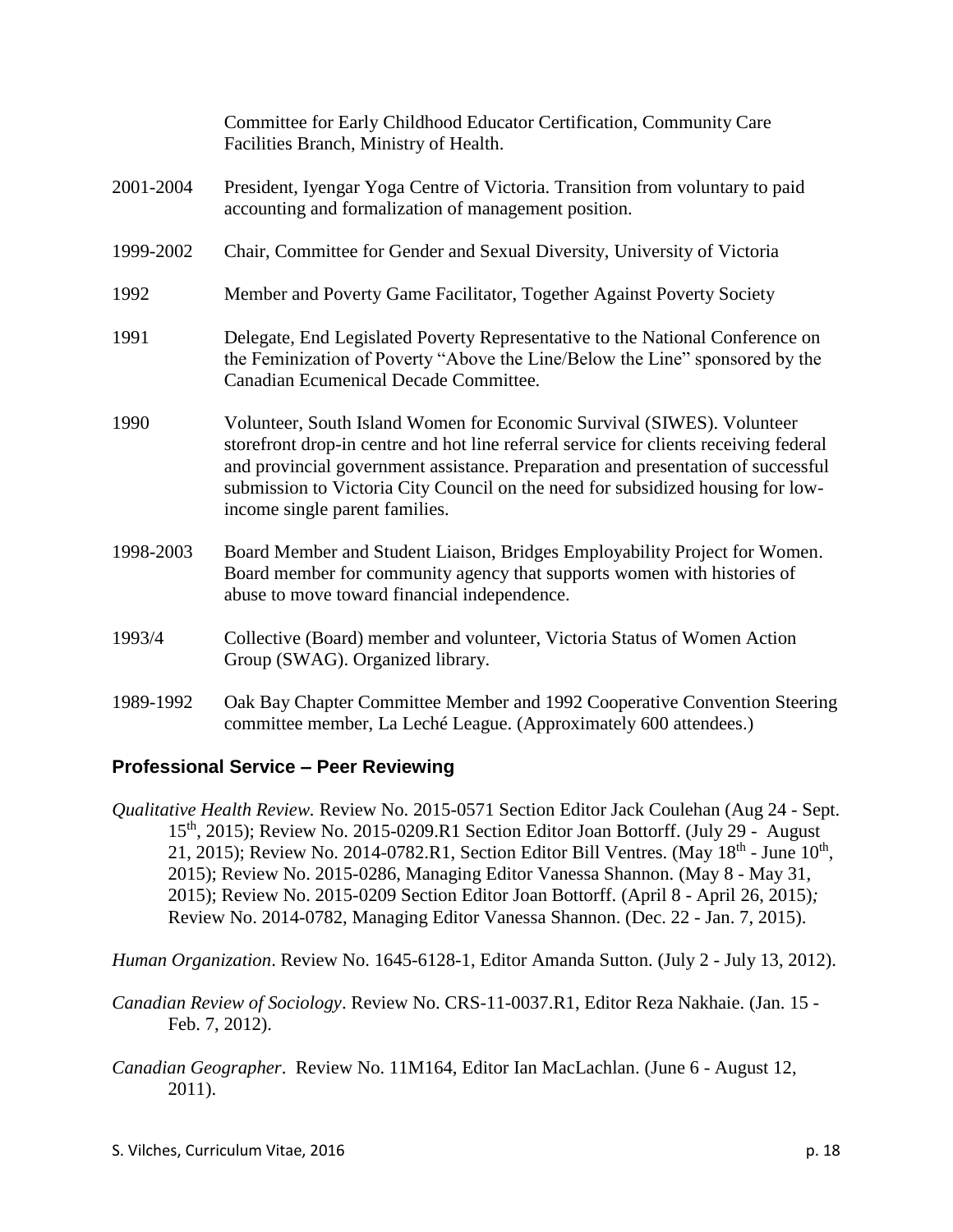### **Grants Review**

 Review of selected applications to a community-partnered collaborative grants call, Peer Review Board, Island Health Authority, maximum grant value of \$16,000.

### **Professional Memberships**

- 2004-2015 Member, Association of Collegiate Schools of Planning (ACSP)
- 2012-2014 Member, Institute of Public Administrators of Canada (IPAC)
- 2009-2014 Member, Society for Applied Anthropology, SfAA
- 2011-2012 Student member, Human Development and Capability Association
- 2009-2012 Student member, Planning Institute of BC (Canadian Institute of Planning).
- 2005-2007 Student member. BC Rural and Remote Health Research Network.

# Professional Development

#### **Mitacs Elevate Postdoctoral Training (2014-16)**

| Project Management I (2 days)         | Nov. 12-13, 2014         |
|---------------------------------------|--------------------------|
| Project Management II (2 days)        | May 6-7, 2015            |
| <b>Presentation Skills I</b>          | July 16, 2015            |
| Networking Skills                     | Nov. 26, 2014            |
| <b>Skills for Communication</b>       | Feb. 6, 2015             |
| Career Professionalism                | Feb. 5, 2015             |
| Strategic Priorities (On-line)        | Continuing               |
| Individual Development Planning (IDP) | Submitted - May 15, 2015 |
| Year 2 Strategic planning (on-line)   | Continuing               |
|                                       |                          |

#### **Grant Writing**

- Island Health, Health Research Days (2014), grant writing workshop
- BC Rural and Remote Health Research Network Successful Grant Writing (2008)

#### **Teaching**

- 2016 (May 12) Team Coaching Workshop Curriculum (TeamsWork series hosted by the Coaching & Counselling Centre (CCC) and Centre for Teaching and Education Technology (CTET), Royal Roads University)
- 2016 (Mar. 2-4). Instructional Skills Workshop, Centre for Teaching and Education Technology (CTET), Royal Roads University